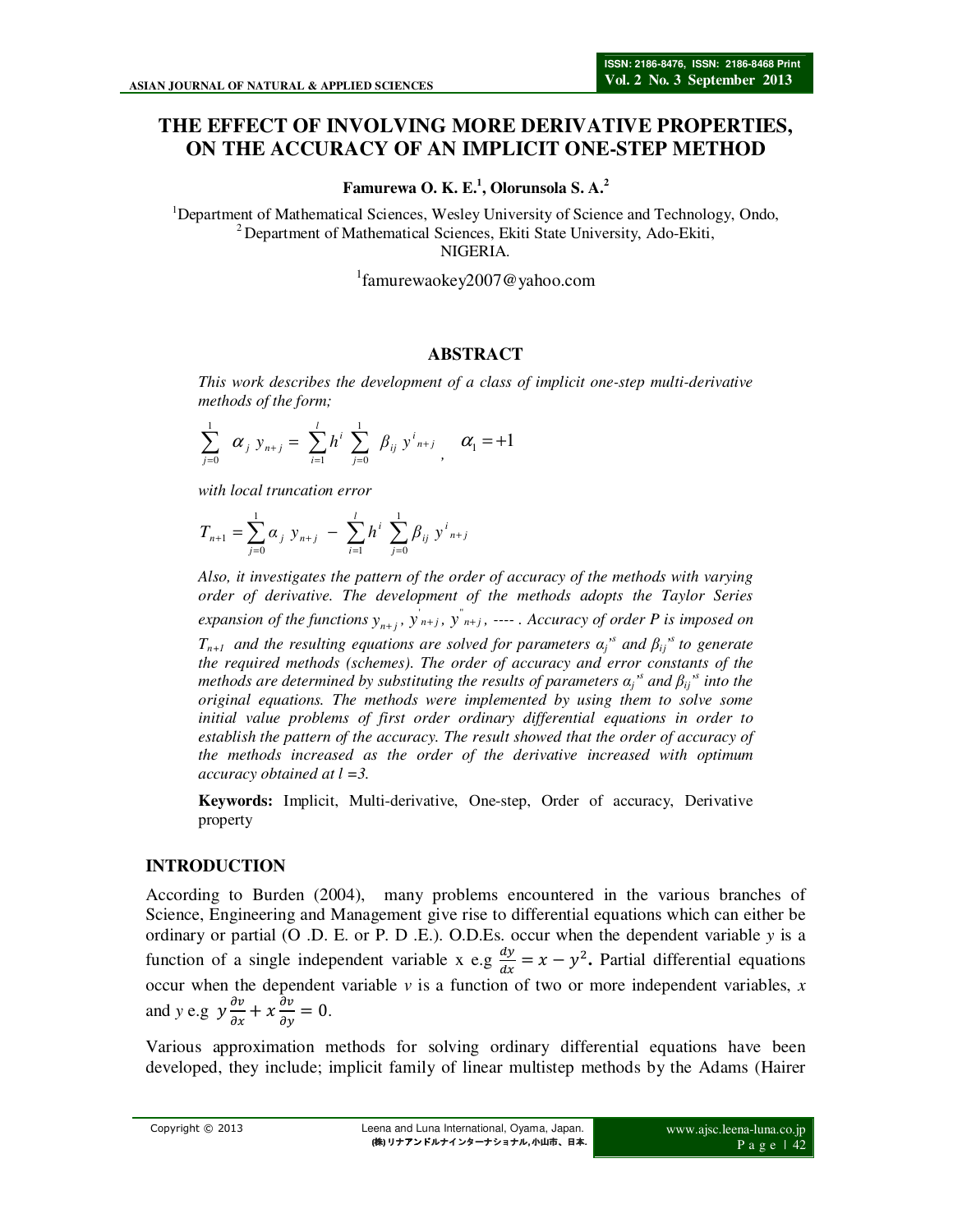Ernst and Gerhard Wanner, 1996), defined as:  $\sum_{i=1}^{k} \alpha_i y_{n+i} = h \sum_{i=1}^{k} \beta_i y_{n+j}$  $\sum\limits_{j=0}^{\prime}$ *k*  $\sum_{j=0}^{\infty} a_j y_{n+j} = h \sum_{j=0}^{\infty} \beta_j y_{n+j}$  $\sum_{j=0}^{k} \alpha_j y_{n+j} = h \sum_{j=0}^{k} \beta_j y_j$  $\sum_{j=0}^{\infty}$   $\alpha_j$  y n+j  $\sum_{j=0}$  $\alpha_i$  y<sub>n+i</sub> = h  $\sum \beta_i$ , backward difference

formula by Fatunla, (1988), explicit Runge-kutta method of the form;  $y_{n+1} - y_n =$  $h\emptyset$  ( $x_n, y_n, h$ ), Famurewa *et al*, (2011), implicit family of linear multiderivative multistep methods by Famurewa (2011), defined as  $\sum_{i} \alpha_i y_{n+i} = \sum_{i} h^i \sum_{i} \beta_{i} y_{n+i}^i$  $\sum_{j=0}$  **a**<sub>j</sub>  $y_{n+j}$   $\sum_{i=1}$  **i**  $\sum_{j=0}$  *P*<sub>ij</sub> *l i*  $\alpha_j$   $y_{n+j} = \sum h^i \sum \beta_{ij} y^i_{n+j}$  $\sum_{j=0}^1 \alpha_j y_{n+j} = \sum_{i=1}^l h^i \sum_{j=0}^1$  $\boldsymbol{0}$ 1 0  $i=1$ α '  $\alpha_1 = +1$  and

so on.

Explicit one-step method is the easiest to implement, it requires no additional starting values and it readily permits a change of step-length during the computation (Lambert, 1991). Its low order of accuracy of course makes it of limited practical value. This is why linear multistep methods achieve higher order by sacrificing the one-step nature of the algorithm while retaining linearity with respect to  $y_{n+j}$ ,  $y_{n+j}^i$ , ...

This study will show that higher order of accuracy can be achieved in a one-step method, by involving more analytical properties of the differential equation by way of more of the derivative properties of y (Famurewa *et al.*, 2011).

This study will consider the development of a class of implicit one-step methods, for which the order of the derivative (*l*) is varied from  $l = 1, 2, ...$  5. Also, attempt will be made to determine the effect of increasing the order of derivative, on the order of accuracy of the onestep methods.

### **DERIVATION OF THE METHODS**

A class of linear one-step methods of the form:

$$
\sum_{j=0}^{1} \alpha_j y_{n+j} = \sum_{i=1}^{l} h^i \sum_{j=0}^{1} \beta_{ij} y^{i_{n+j}}, \alpha_1 = +1
$$

is developed by using the local truncation error formula:

$$
T_{n+1} = \sum_{j=0}^{1} \alpha_j y_{n+j} - \sum_{i=1}^{l} h^i \sum_{j=0}^{1} \beta_{ij} y^{i_{n+j}}
$$

to determine parameters  $\alpha_j$ <sup>s</sup> and  $\beta_{ij}$ <sup>s</sup> for  $l = 1, 2, ..., 5$ .

Consequently, it was assumed that the local truncation error  $T_{n+1}$  for one-step application of the formula to equation  $(1.1)$  can be defined as;

$$
T_{n+1} = \sum_{j=0}^{1} \alpha_j y_{n+j} - \sum_{i=1}^{l} h^i \sum_{j=0}^{1} \beta_{ij} y_{n+j}
$$

Adopting the Taylor series expansion of  $y^{i_{n+j}}$ ,  $j = 0(1)$ , defined by

$$
y^{i}_{n+j} = \sum_{r=0}^{\infty} \frac{(\text{jh})^r y^{r+i}}{r!}, \ i = 0 \text{ (1)}
$$
 (Barrio, 2006)

in equation (1.2) and combine terms in equal powers of h to have:

$$
T_{n+1} = C_o y_n + C_1 h y_n + C_2 h^2 y_n \dots = \sum_{i=0}^{\infty} C_i h^i y_n \dots \dots \dots \tag{1.3}
$$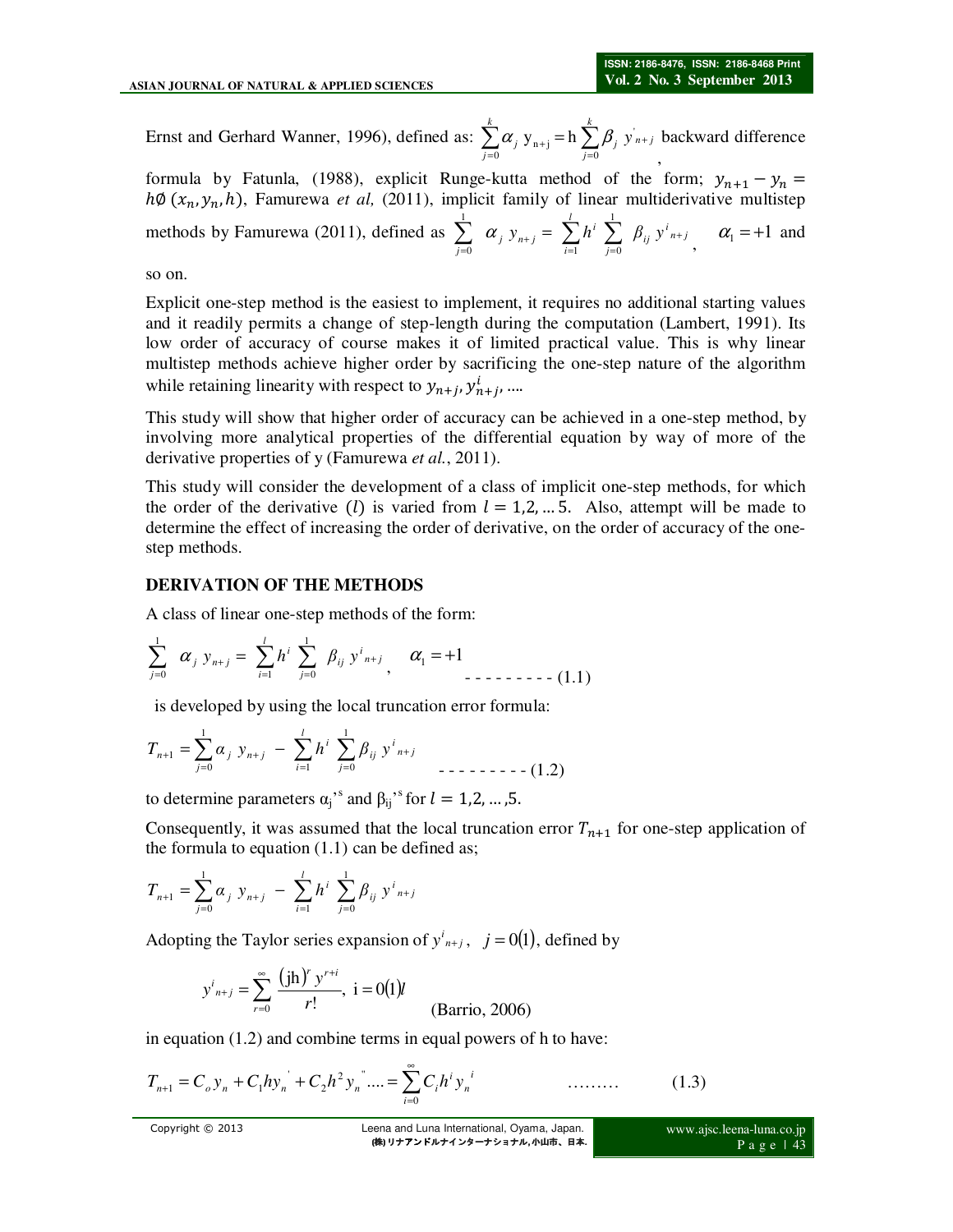where

$$
C_{1} = \sum_{j=1}^{k} j \alpha_{j} - \sum_{j=0}^{k} \beta_{1j}
$$
  
\n
$$
C_{2} = \frac{1}{2!} \sum_{j=1}^{k} j^{2} \alpha_{j} - \sum_{j=1}^{k} j \beta_{1j} - \sum_{j=0}^{k} j \beta_{2j}
$$
  
\n
$$
C_{3} = \frac{1}{3!} \sum_{j=1}^{k} j^{3} \alpha_{j} - \frac{1}{2!} \sum_{j=1}^{k} j^{2} \beta_{1j} - \sum_{j=0}^{k} j \beta_{2j}
$$
  
\n
$$
C_{4} = \frac{1}{4!} \sum_{j=1}^{k} j^{4} \alpha_{j} - \frac{1}{3!} \sum_{j=1}^{k} j^{3} \beta_{1j} - \frac{1}{2!} \sum_{j=0}^{k} j^{2} \beta_{2j}
$$
  
\n
$$
C_{5} = \frac{1}{5!} \sum_{j=1}^{k} j^{5} \alpha_{j} - \frac{1}{4!} \sum_{j=1}^{k} j^{4} \beta_{1j} - \frac{1}{3!} \sum_{j=0}^{k} j^{3} \beta_{2j}
$$
  
\n
$$
C_{P} = \frac{1}{P!} \sum_{j=1}^{k} j^{P} \alpha_{j} - \frac{1}{(P-1)!} \sum_{j=1}^{k} j^{(P-1)} \beta_{1j} - \frac{1}{(P-2)!} \sum_{j=1}^{k} j^{(P-2)} \beta_{2j}
$$

and

$$
C_{P+1} = \frac{1}{(P+1)!} \sum_{j=1}^{k} j^{P+1} \alpha_j - \frac{1}{P!} \sum_{j=1}^{k} j^P \beta_{1j} - \frac{1}{(P-1)!} \sum_{j=1}^{k} j^{(P-1)} \beta_{2j} \tag{1.4}
$$

Setting  $l = 1$  in equation (1.1) gives

$$
\alpha_0 y_n + \alpha_1 y_{n+1} = h \beta_{10} y^{(1)}_{n} + h \beta_{11} y^{(1)}_{n+1} \qquad (1.5)
$$

with local truncation error

$$
T_{n+1} = \alpha_0 y_n + \alpha_1 y_{n+1} - h \beta_{10} y^{(1)}_{n} - h \beta_{11} y^{(1)}_{n+1} \qquad (1.6)
$$

Adopting the Taylor's expansion of  $y_{n+1}$  and  $y_{n+1}^1$  given as

$$
y_{n+1} = y_n + hy_n^{(1)} + \frac{h^2 y_n^{(11)}}{2!} + \frac{h^3 y_n^{(111)}}{3!} + \dots + 0(h^4)
$$
  

$$
y_{n+1}^1 = y_{n+1}^{(1)} + hy_n^{(11)} + \frac{h^2 y_n^{(111)}}{2!} + \frac{h^3 y_n^{(11)}}{3!} + \dots + 0(h^4)
$$

in equation (1.6) and combining terms in equal powers of h gives

$$
T_{n+1} = (\alpha_0 + \alpha_1) y_n + (\alpha_1 - \beta_{10} - \beta_{11}) h y_n^{(1)} + \left(\frac{\alpha_1}{2} - \beta_{11}\right) h^2 y_n^{(1)} + \left(\frac{\alpha_1}{6} - \frac{\beta_{11}}{2}\right) h^3 y_n^{(11)} + O(h^4) \qquad (1.7)
$$

that is;

$$
T_{n+1} = C_0 y_n + C_1 h y_n^{(1)} + C_2 h^2 y_n^{(1)} + C_3 h^3 y_n^{(11)} + \ldots + 0(h^4)
$$
 where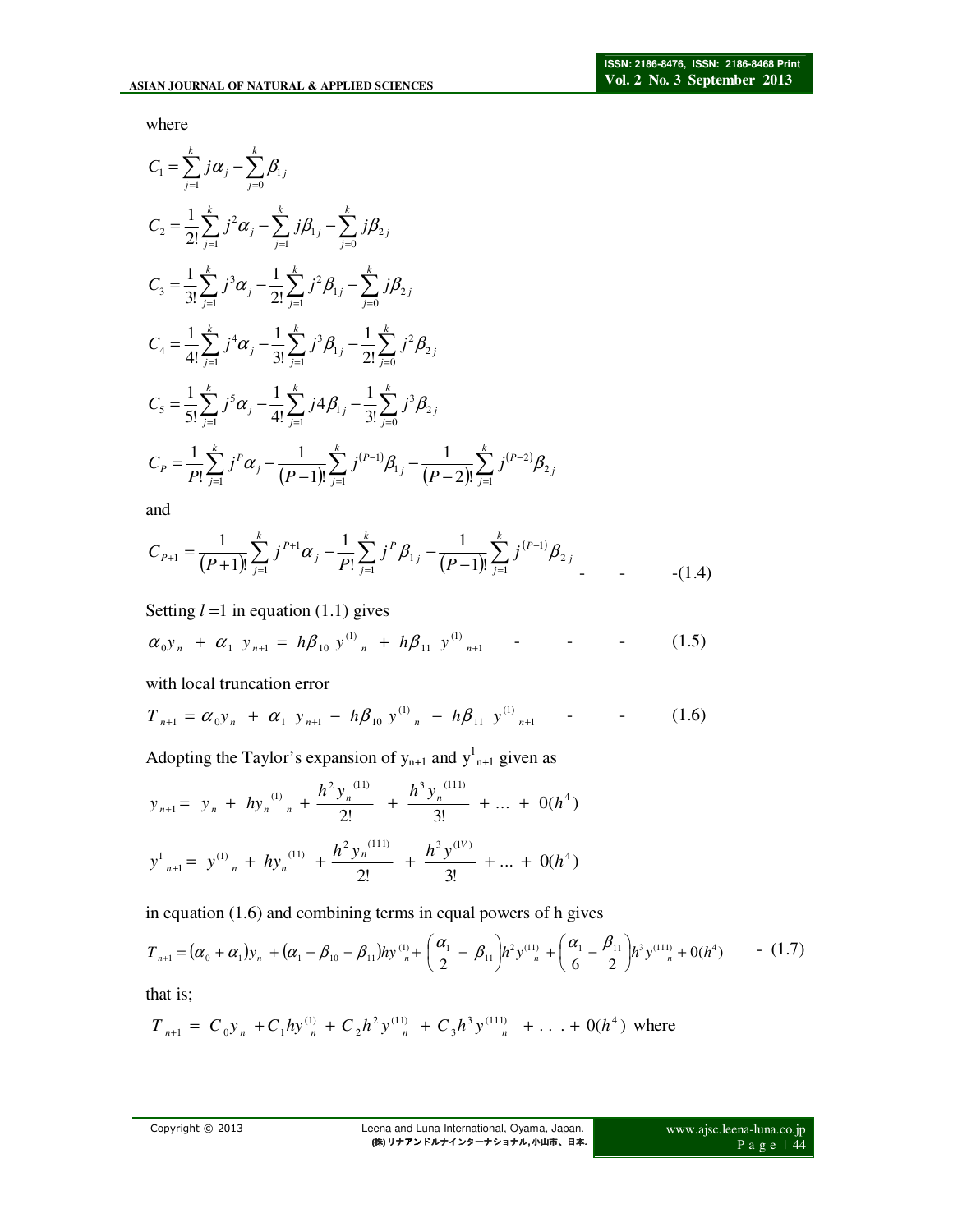$$
C_0 = \alpha_0 + \alpha_1
$$
  
\n
$$
C_1 = \alpha_1 - \beta_{10} - \beta_{11}
$$
  
\n
$$
C_2 = \frac{\alpha_1}{2} - \beta_{11}
$$
  
\n
$$
C_3 = \frac{\alpha_1}{6} - \frac{1}{2}\beta_{11}
$$
 (1.8)

Imposing accuracy of order 2 on T<sub>n+1</sub> to have  $C_0 = C_1 = C_2 = 0$  and T<sub>n+1</sub> = 0(h<sup>3</sup>) that is;

$$
\alpha_0 + \alpha_1 = 0
$$
  
\n
$$
\alpha_1 - \beta_{10} - \beta_{11} = 0
$$
  
\n
$$
\frac{1}{2}\alpha_1 - \beta_{11} = 0
$$
 where  $\alpha_1 = +1$ 

gives

$$
\begin{pmatrix} 1 & 0 & 0 \ 0 & -1 & -1 \ 0 & 0 & -1 \end{pmatrix} \begin{pmatrix} \alpha_0 \\ \beta_{10} \\ \beta_{11} \end{pmatrix} = \begin{pmatrix} -1 \\ -1 \\ -\frac{1}{2} \end{pmatrix}
$$

Solving gives

 $\alpha_0 = -1$ ,  $\beta_{10} = \frac{1}{2}$ , and  $\beta_{11} = \frac{1}{2}$ .

putting these values into equation (1.5) gives the one – step, first derivative method of the form;

$$
y_{n+1} = y_n + \frac{h}{2} \left( y_{n+1}^{(1)} + y_n^{(1)} \right) \tag{1.9}
$$

which coincides with the trapezoidal rule.

Setting *l*=2 in equation (1.1) gives

$$
\alpha_0 y_n + \alpha_1 y_{n+1} = h \big( \beta_{10} y^{(1)} n + \beta_{11} y^{(1)}_{n+1} \big) + h^2 \big( \beta_{20} y^{(11)}_{n} + \beta_{21} y^{(11)}_{n+1} \big) - \tag{1.10}
$$

with local truncation error

$$
T_{n+1} = \alpha_0 y_n + \alpha_1 y_{n+1} - h(\beta_{10} y_{n}^{(1)} + \beta_{11} y_{n+1}^{(1)}) - h^2(\beta_{20} y_{n}^{(1)} + \beta_{21} y_{n+1}^{(1)})
$$
 - (1.11)

Adopting Taylor's expansion of  $y_{n+1}$ ,  $y_{n+1}^{(1)}$  and  $y_{n+1}^{(11)}$  in equation (1.11) and combining terms in equal powers of h gives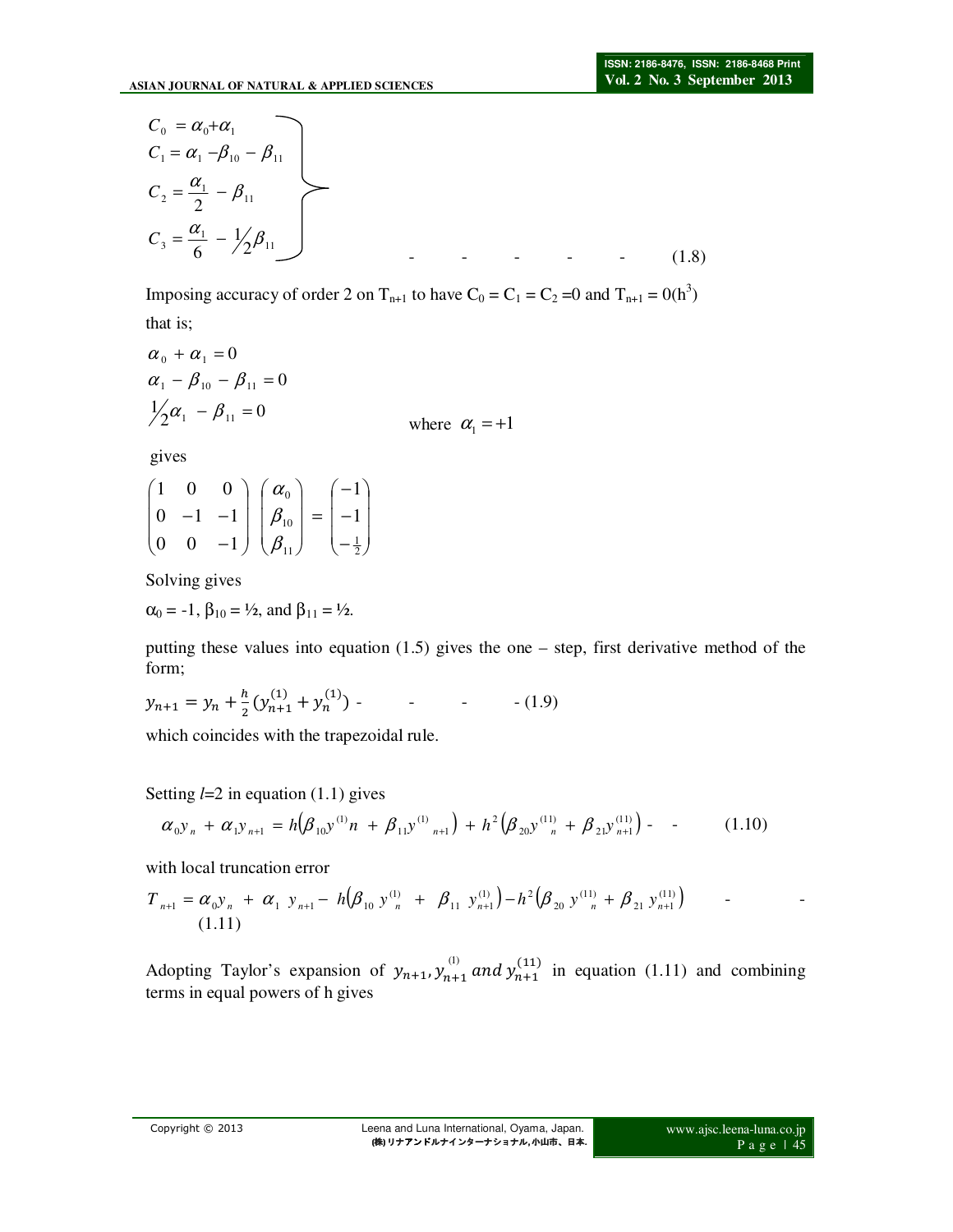$$
T_{n+1} = (\alpha_0 + \alpha_1)y_n + (\alpha_1 - \beta_{10} - \beta_{11})hy_n^{(1)} + \left(\frac{\alpha_1}{2} - \beta_{11} - \beta_{20}\right)h^2y_n^{(11)} + \left(\frac{\alpha_1}{6} - \frac{\beta_{11}}{2} - \beta_{21}\right)h^3y_n^{(111)} + \left(\frac{\alpha_1}{24} - \frac{\beta_{11}}{6} - \frac{\beta_{21}}{2}\right)h^4y_n^{(IV)} + \left(\frac{\alpha_1}{120} - \frac{\beta_{11}}{24} - \frac{\beta_{21}}{6}\right)h^5y_n^{(V)} + 0(h_2^6) \qquad \qquad - \qquad \qquad - (1.12)
$$

that is

$$
T_{n+1} = C_0 y_n + C_1 h y_n^{(1)} + C_2 h^2 y_n^{(1)} + C_3 h^3 y_n^{(11)} + \ldots + 0(h^4)
$$

where

$$
C_0 = \alpha_0 + \alpha_1
$$
  
\n
$$
C_1 = \alpha_1 - \beta_{10} - \beta_{11}
$$
  
\n
$$
C_2 = \frac{1}{2}\alpha_1 - \beta_{11} - \beta_{20} - \beta_{21}
$$
  
\n
$$
C_3 = \frac{1}{6}\alpha_1 - \frac{1}{2}\beta_{11} - \beta_{21}
$$
  
\n
$$
C_4 = \frac{1}{24}\alpha_1 - \frac{1}{6}\beta_{11} - \frac{1}{2}\beta_{21}
$$
  
\n
$$
C_5 = \frac{\alpha_1}{120} - \frac{\beta_{11}}{24} - \frac{\beta_{21}}{6}
$$
 (1.13)

Imposing accuracy of order 5 on  $T_{n+1}$  to have

$$
C_0 = C_1 = C_2 = C_3 = C_4 = 0
$$
 and  $T_{n+1} = 0(h^5)$ 

This gives

$$
\begin{pmatrix}\n1 & 0 & 0 & 0 & 0 \\
0 & -1 & -1 & 0 & 0 \\
0 & 0 & -1 & -1 & -1 \\
0 & 0 & -\frac{1}{2} & 0 & -1 \\
0 & 0 & -\frac{1}{6} & 0 & -\frac{1}{2}\n\end{pmatrix}\n\begin{pmatrix}\n\alpha_0 \\
\beta_{10} \\
\beta_{11} \\
\beta_{20} \\
\beta_{21}\n\end{pmatrix} =\n\begin{pmatrix}\n-1 \\
-1 \\
-\frac{1}{2} \\
-\frac{1}{6} \\
-\frac{1}{24}\n\end{pmatrix}
$$

Solving gives

$$
\alpha_0 = -1
$$
,  $\beta_{10} = \frac{1}{12}$ ,  $\beta_{11} = \frac{1}{2}$   $\beta_{20} = \frac{1}{12}$  and  $\beta_{21} = -\frac{1}{12}$ 

Putting these values into equation (1.10) gives a one – step, second derivative method of the form;

$$
y_{n+1} = y_n + \frac{h}{2} \left( y^{(1)}_{n+1} + y^{(1)}_{n} \right) - \frac{h^2}{12} \left( y^{(11)}_{n+1} - y^{(11)}_{n} \right) \dots (1.14)
$$

Setting *l*=3 in equation (1.1) gives

$$
\alpha_{\mathcal{Y}_n} + \alpha_{\mathcal{Y}_{n+1}} = h \Big( \beta_{1} \mathcal{Y}_{n}^{(1)} + \beta_{1} \mathcal{Y}_{n+1}^{(1)} \Big) + h^2 \Big( \beta_{2} \mathcal{Y}_{n}^{(11)} + \beta_{21} \mathcal{Y}_{n+1}^{(11)} \Big) + h^3 \Big( \beta_{3} \mathcal{Y}_{n}^{(11)} + \beta_{3} \mathcal{Y}_{n+1}^{(11)} \Big) \dots (1.15)
$$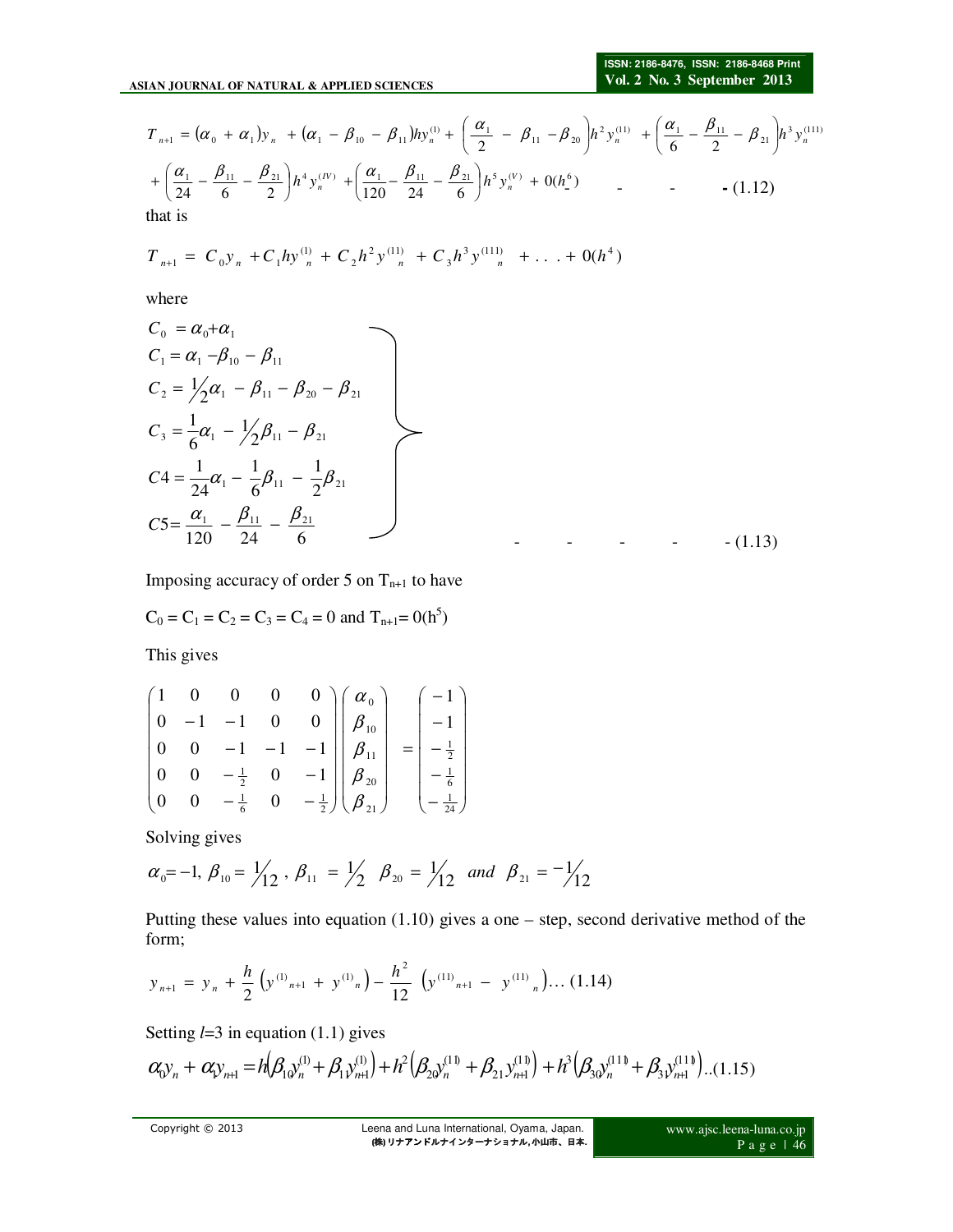with local truncation error

$$
T_{n+1} = \alpha_{\mathcal{Y}_n} + \alpha_{\mathcal{Y}_{n+1}} - h \left( \beta_{10} y_n^{(1)} + \beta_{11} y_{n+1}^{(1)} \right) - h^2 \left( \beta_{20} y_n^{(1)} + \beta_{21} y_{n+1}^{(1)} \right) - h^3 \left( \beta_{30} y_n^{(11)} + \beta_{31} y_{n+1}^{(11)} \right) \tag{1.16}
$$

Adopting Taylor's expansion of  $y_{n+1}$ ,  $y_{n+1}^1$ ,  $y_{n+1}^{11}$  and  $y_{n+1}^{111}$  in equation (1.1) and combining terms in equal powers of h gives

$$
T_{n+1} = (\alpha_0 + \alpha_1) y_n + (\alpha_1 - \beta_{10} - \beta_{11}) h y_n^{(1)} + \left(\frac{1}{2}\alpha_1 - \beta_{11} - \beta_{20} - \beta_{21}\right) h^2 y_n^{(1)}
$$
  
+  $\left(\frac{1}{3!}\alpha_1 - \frac{1}{2}\beta_{11} - \beta_{21} - \beta_{30} - \beta_{31}\right) h^3 y_n^{(11)} + \left(\frac{1}{4!}\alpha_1 - \frac{1}{3!}\beta_{11} - \frac{1}{2}\beta_{21} - \beta_{31}\right) h^4 y_n^{(IV)}$   
+  $\left(\frac{1}{5!}\alpha_1 - \frac{1}{4!}\beta_{11} - \frac{1}{3!}\beta_{21} - \frac{1}{2}\beta_{31}\right) h^5 y_n^{(V)} + \left(\frac{1}{6!}\alpha_1 - \frac{1}{5!}\beta_{11} - \frac{1}{4!}\beta_{21} - \frac{1}{3!}\beta_{31}\right) h^6 y_n^{(VI)}$   
+  $\left(\frac{1}{7!}\alpha_1 - \frac{1}{6!}\beta_{11} - \frac{1}{5!}\beta_{21} - \frac{1}{4!}\beta_{31}\right) h^7 y_n^{(VI)} + 0(h^8)$  - - (1.17)

That is

$$
T_{n+1} = C_0 y_n + C_1 h y_n^{(1)} + C_2 h^2 y_{n}^{(1)} + C_3 h^3 y_n^{(11)} + C^4 h^4 y_n^{(IV)} \dots + 0(h^5)
$$

Where

$$
C_0 = \alpha_0 + \alpha_1
$$
  
\n
$$
C_1 = \alpha_1 - \beta_{10} - \beta_{11}
$$
  
\n
$$
C_2 = \frac{1}{2}\alpha_1 - \beta_{11} - \beta_{20} - \beta_{21}
$$
  
\n
$$
C_3 = \frac{1}{3!}\alpha_1 - \frac{1}{2}\beta_{11} - \beta_{21} - \beta_{30} - \beta_{31}
$$
  
\n
$$
C_4 = \frac{1}{4!}\alpha_1 - \frac{1}{3!}\beta_{11} - \frac{1}{2}\beta_{21} - \beta_{31}
$$
  
\n
$$
C_5 = \frac{1}{5!}\alpha_1 - \frac{1}{4!}\beta_{11} - \frac{1}{3!}\beta_{21} - \frac{1}{2}\beta_{31}
$$
  
\n
$$
C_6 = \frac{1}{6!}\alpha_1 - \frac{1}{5!}\beta_{11} - \frac{1}{4!}\beta_{21} - \frac{1}{3!}\beta_{31}
$$
  
\n
$$
C_7 = \frac{1}{7!}\alpha_1 - \frac{1}{6!}\beta_{11} - \frac{1}{5!}\beta_{21} - \frac{1}{4!}\beta_{31}
$$
  
\n(1.18)

Imposing accuracy of order 7 on  $T_{n+1}$  to have

$$
C_0 = C_1 = C_2 = C_3 = C_4 = C_5 = C_6 = 0
$$
 and  $T_{n+1} = 0(h^7)$ 

That is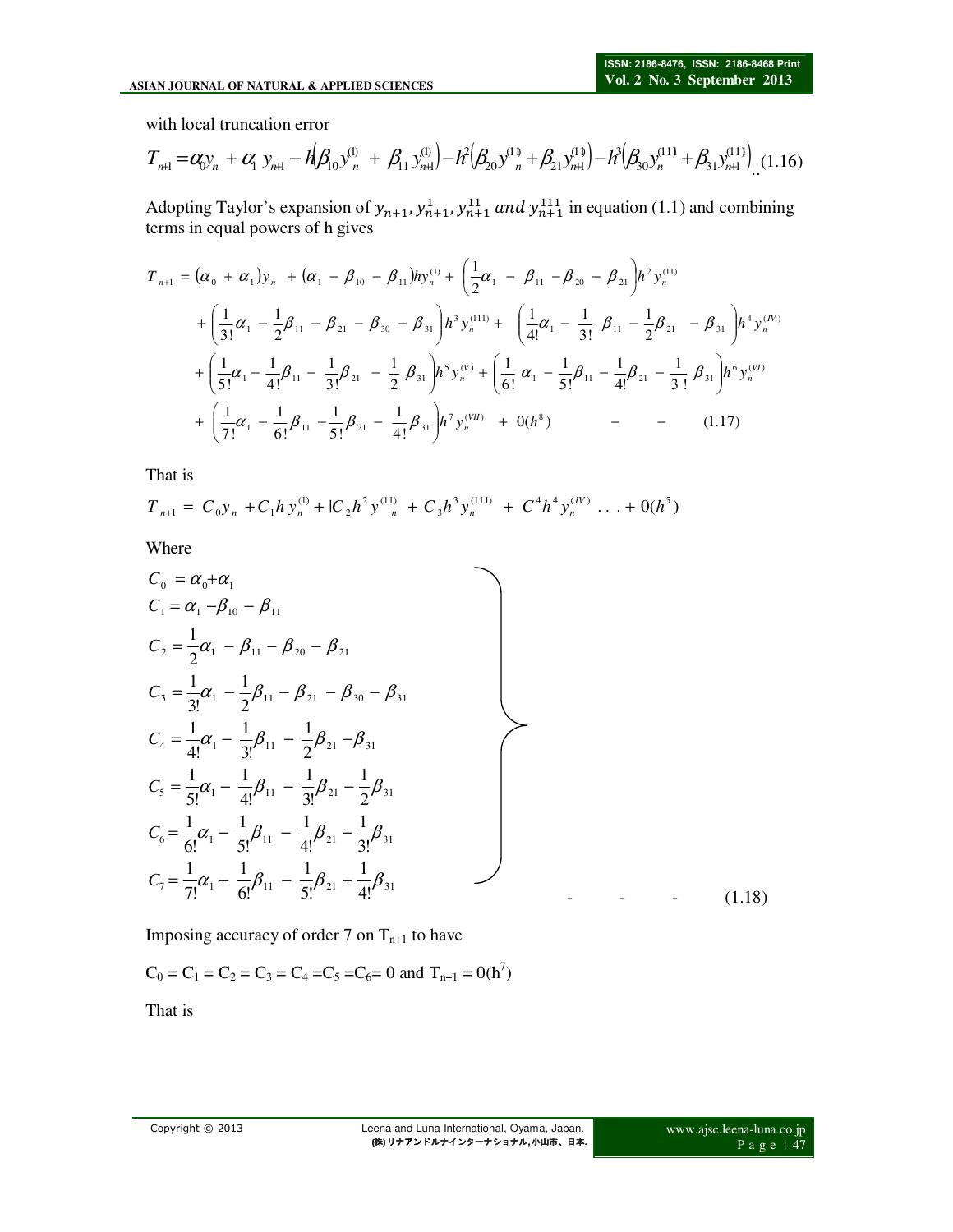|                                       |                          | $\begin{pmatrix} 1 & 0 & 0 & 0 & 0 & 0 \end{pmatrix}$                                                        |  |                                                        |                                                                | $0 \quad \gamma \alpha_0$          |     |                 |
|---------------------------------------|--------------------------|--------------------------------------------------------------------------------------------------------------|--|--------------------------------------------------------|----------------------------------------------------------------|------------------------------------|-----|-----------------|
|                                       |                          |                                                                                                              |  | $\begin{matrix} 0 & 0 & 0 \\ -1 & -1 & 0 \end{matrix}$ |                                                                | $0 \parallel \beta_{10}$           |     | $-1$            |
| $\vert 0$                             | $\overline{\mathbf{0}}$  | $-1$                                                                                                         |  |                                                        |                                                                | $0 \parallel \beta_{11} \parallel$ |     | $-\frac{1}{2}$  |
| $\vert 0$                             | $\overline{\phantom{0}}$ |                                                                                                              |  |                                                        | $-1$ $\beta_{20}$                                              |                                    | $=$ | $-\frac{1}{6}$  |
| $\begin{vmatrix} 0 & 0 \end{vmatrix}$ |                          | $\begin{array}{cccc} 1 & -\frac{1}{2} & 0 & -1 & -10 \\ 0 & -\frac{1}{6} & 0 & -\frac{1}{2} & 0 \end{array}$ |  |                                                        | $-1$ $\left \right $ $\beta_{21}$                              |                                    |     | $-\frac{1}{24}$ |
| $\vert 0$                             | $\overline{\phantom{0}}$ |                                                                                                              |  |                                                        | $-\frac{1}{24}$ 0 $-\frac{1}{6}$ 0 $-\frac{1}{2}$ $\beta_{30}$ |                                    |     | $\frac{1}{120}$ |
| $\binom{0}{0}$                        | $\overline{\phantom{0}}$ | $-\frac{1}{120}$ 0 $-\frac{1}{24}$ 0                                                                         |  |                                                        | $-\frac{1}{6}$ )                                               |                                    |     | $\frac{1}{720}$ |

Solving gives

 $\alpha_0 = -1$ ,  $\beta_{10} = 0.5$ ,  $\beta_{11} = 0.5$ ,  $\beta_{20} = 0.1$ ,  $\beta_{21} = -0.1$ ,  $\beta_{30} = 0.0083$  and  $\beta_{31} = 0.0083$ .

Putting these values into equation (1.15) gives the one – step third derivative method of the form;

$$
y_{n+1} = y_n + \frac{h}{2} \left( y_{n+1}^{(1)} + y_n^{(1)} \right) - \frac{h^2}{10} \left( y_{n+1}^{(11)} - y_n^{(11)} \right) + \frac{h^3}{120} \left( y_{n+1}^{(111)} + y_n^{(111)} \right) - \quad - \quad (1.19)
$$

Setting *l*=4 in equation (1.1) gives

( ) ( ) ( ) ( ) 20.1( ) ( ) 41 1 ( ) 40 4 (111) 31 1 (111) 30 11( ) 3 21 1 11( ) 20 2 1 )1( 11 )1( 0 1 1 10 − + − − − − − − + = + − + − + + + + + + *IV n IV n n n n n n n n h y y y y h y n y h y y h y y* β β <sup>α</sup> <sup>α</sup> β β β β β β

With local truncation error

( ) ( ) ( ) ( ) 21.1( ) ( ) 41 1 ( ) 40 4 (111) 31 1 (111) 30 11( ) 3 21 1 11( ) 20 )1( 2 11 1 )1( 1 0 1 1 10 − + − − − − − = + − + − + − + + + + + + + *IV n IV n n n n n n n n n n h y y T y y h y y h y y h y y* β β <sup>α</sup> <sup>α</sup> β β β β β β

Adopting Taylor's expansion of  $y_{n+1}, y_{n+1}^1, y_{n+1}^{11}, y_{n+1}^{111}$  and  $y_{n+1}^{\{V\}}$  in equation (1.21) and combining terms in equal powers of h gives

$$
T_{n+1} = (\alpha_0 + \alpha_1)y_n + (\alpha_1 - \beta_{10} - \beta_{11})hy_n^{(1)} + \left(\frac{1}{2}\alpha_1 - \beta_{11} - \beta_{20} - \beta^{21}\right)h^2y_n^{(11)}
$$
  
+  $\left(\frac{1}{3!}\alpha_1 - \frac{1}{2}\beta_{11} - \beta_{21} - \beta_{30} - \beta_{31}\right)h^3y_n^{(111)} + \left(\frac{1}{4!}\alpha_1 - \frac{1}{3!}\beta_{11} - \frac{1}{2!}\beta_{21} - \beta_{31} - \beta_{40} - \beta_{41}\right)h^4y_n^{(IV)*} + \left(\frac{1}{5!}\alpha_1 - \frac{1}{4!}\beta_{11} - \frac{1}{3!}\beta_{21} - \frac{1}{2!}\beta_{31} - \beta_{41}\right)h^5y_n^{(V)} + \left(\frac{1}{6!}\alpha_1 - \frac{1}{5!}\beta_{11} - \frac{1}{4!}\beta_{21} - \frac{1}{3!}\beta_{31} - \frac{1}{2!}\beta_{41}\right)h^6y_n^{(VI)} + \left(\frac{1}{7!}\alpha_1 - \frac{1}{6!}\beta_{11} - \frac{1}{5!}\beta_{21} - \frac{1}{4!}\beta_{31} - \frac{1}{3!}\beta_{41}\right)h^7y_n^{(VI)} + \left(\frac{1}{8!}\alpha_1 - \frac{1}{7!}\beta_{11} - \frac{1}{6!}\beta_{21} - \frac{1}{5!}\beta_{31} - \frac{1}{4!}\beta_{41}\right)h^8y_n^{(VIII)} + \left(\frac{1}{9!}\alpha_1 - \frac{1}{8!}\beta_{11} - \frac{1}{9!}\beta_{11} - \frac{1}{6!}\beta_{21} - \frac{1}{5!}\beta_{31} - \frac{1}{4!}\beta_{41}\right)h^8y_n^{(VIII)}$   
+  $\left(\frac{1}{9!}\alpha_1 - \frac{1}{8!}\beta_{11} - \frac{1}{7!}\beta_{21} - \frac{1}{6!}\beta_{31} - \frac{1}{5!}\beta_{41}\right)h^9y_n^{(IX)} + 0(h^{10})$  - - - (1.22)

that is

$$
T_{n+1} = C_0 y_n + C_1 h y_n^{(1)} + C_2 h^2 y_{n}^{(1)} + C_3 h^3 y_n^{(11)} + C^4 h^4 y_n^{(IV)} \dots + O(h^5)
$$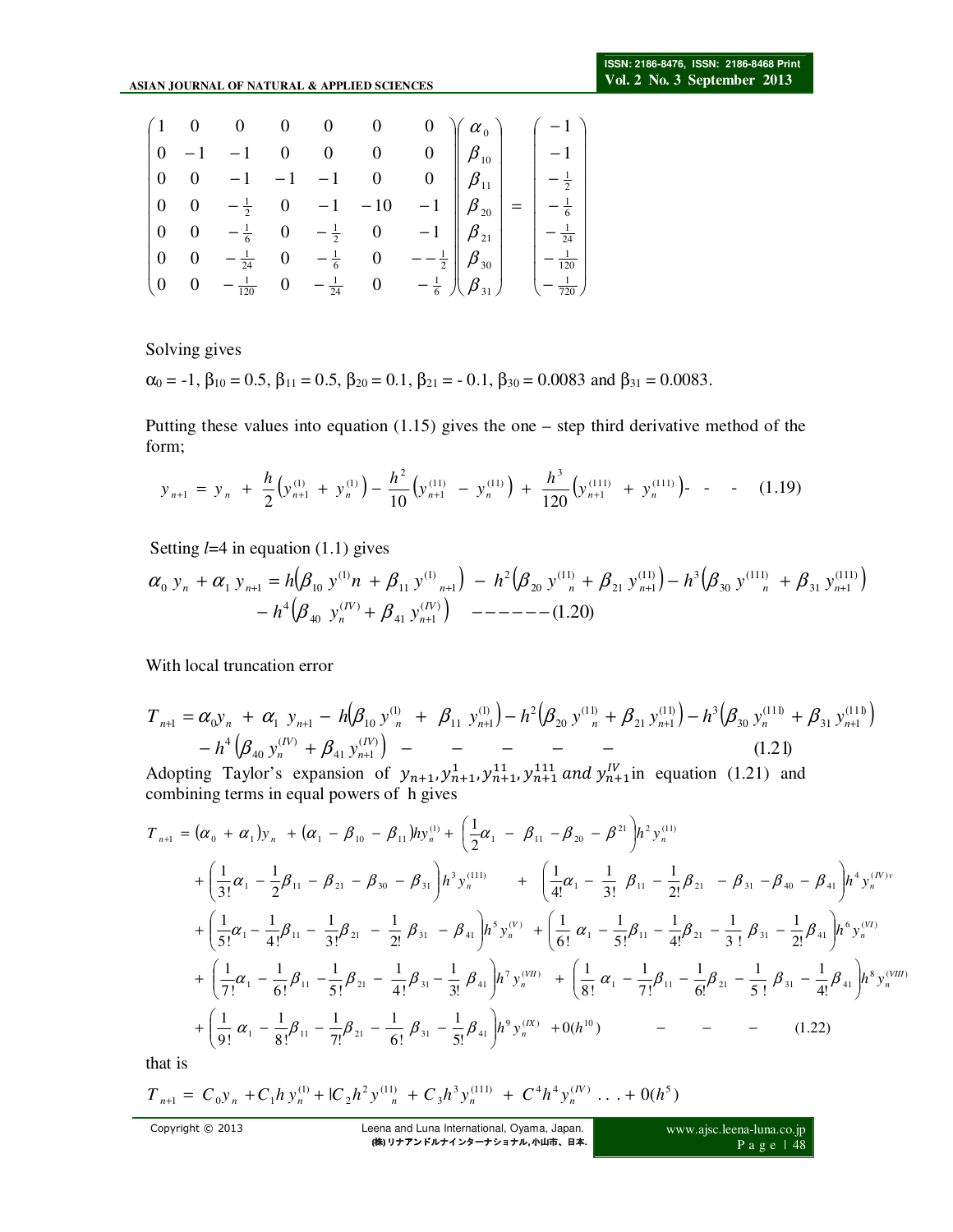where

$$
C_0 = \alpha_0 + \alpha_1
$$
  
\n
$$
C_1 = \alpha_1 - \beta_{10} - \beta_{11}
$$
  
\n
$$
C_2 = \frac{1}{2}\alpha_1 - \beta_{11} - \beta_{20} - \beta_{21}
$$
  
\n
$$
C_3 = \frac{1}{3!}\alpha_1 - \frac{1}{2}\beta_{11} - \beta_{21} - \beta_{30} - \beta_{31}
$$
  
\n
$$
C_4 = \frac{1}{4!}\alpha_1 - \frac{1}{3!}\beta_{11} - \frac{1}{2}\beta_{21} - \beta_{31} - \beta_{40} - \beta_{41}
$$
  
\n
$$
C_5 = \frac{1}{5!}\alpha_1 - \frac{1}{4!}\beta_{11} - \frac{1}{3!}\beta_{21} - \frac{1}{2!}\beta_{31} - \beta_{41}
$$
  
\n
$$
C_6 = \frac{1}{6!}\alpha_1 - \frac{1}{5!}\beta_{11} - \frac{1}{4!}\beta_{21} - \frac{1}{3!}\beta_{31} - \frac{1}{2!}\beta_{41}
$$
  
\n
$$
C_7 = \frac{1}{7!}\alpha_1 - \frac{1}{6!}\beta_{11} - \frac{1}{5!}\beta_{21} - \frac{1}{4!}\beta_{31} - \frac{1}{3!}\beta_{41}
$$
  
\n
$$
C_8 = \frac{1}{8!}\alpha_1 - \frac{1}{7!}\beta_{11} - \frac{1}{6!}\beta_{21} - \frac{1}{5!}\beta_{31} - \frac{1}{4!}\beta_{41}
$$
  
\n
$$
C_9 = \frac{1}{9!}\alpha_1 - \frac{1}{8!}\beta_{11} - \frac{1}{7!}\beta_{21} - \frac{1}{6!}\beta_{31} - \frac{1}{5!}\beta_{41}
$$

Imposing accuracy of order 8 on  $T_{n+1}$  to have

 $C_0 = C_1 = C_2 = C_3 = C_4 = C_5 = C_6 = C_7 = C_8 = 0$  and  $T_{n+1} = 0(h^9)$ which gives

| (1)             |  |  | $0$ 0 0 0 0 0 0 |  | $0 \rangle \mid \alpha_{0} \rangle$                                                                                                                                                                                                                                                |                  |
|-----------------|--|--|-----------------|--|------------------------------------------------------------------------------------------------------------------------------------------------------------------------------------------------------------------------------------------------------------------------------------|------------------|
| $\vert 0$       |  |  |                 |  | $-1$ 0 0 0 0 0 0 $\beta_{10}$                                                                                                                                                                                                                                                      | $\vert -1 \vert$ |
| $\vert 0 \vert$ |  |  |                 |  |                                                                                                                                                                                                                                                                                    |                  |
| $\mid 0$        |  |  |                 |  |                                                                                                                                                                                                                                                                                    |                  |
| $\mid 0$        |  |  |                 |  |                                                                                                                                                                                                                                                                                    |                  |
| $\vert 0 \vert$ |  |  |                 |  |                                                                                                                                                                                                                                                                                    |                  |
| $\mid 0$        |  |  |                 |  |                                                                                                                                                                                                                                                                                    |                  |
| $\overline{0}$  |  |  |                 |  |                                                                                                                                                                                                                                                                                    |                  |
| $\sqrt{0}$      |  |  |                 |  | (a) $0$ $-1$ $-1$ $-1$ 0 0 0 0 $\beta_{11}$<br>(b) $0$ $-\frac{1}{2}$ 0 $-1$ $-1$ $-1$ 0 0 $\beta_{20}$<br>(b) $0$ $-\frac{1}{3!}$ 0 $-\frac{1}{2}$ 0 $-1$ $-1$ $-1$ $\beta_{21}$<br>(c) $\beta_{11}$<br>(c) $\beta_{20}$<br>(c) $-\frac{1}{3!}$ 0 $-\frac{1}{2}$ 0 $-1$ $-1$ $-1$ |                  |

solving gives

$$
\alpha_{_0} = -1, \beta_{10} = 0.5, \beta_{11} = 0.5, \beta_{20} = 0.1071, \beta_{21} = -0.1071, \beta_{30} = 0.0119, \beta_{31} = 0.0119
$$

 $\beta_{40} = 0.0006$ ,  $\beta_{41} = -0.0006$ .

Putting these values into equation (1.20) gives the one – step, fourth derivative method of the form;

$$
y_{n+1} = y_n + 0.5h \left( y_{n+1}^{(1)} + y_n^{(1)} \right) - 0.11h^2 \left( y_{n+1}^{(11)} - y_n^{(11)} \right) + 0.01h^3 \left( y_{n+1}^{(111)} + y_n^{(111)} \right) \tag{1.24}
$$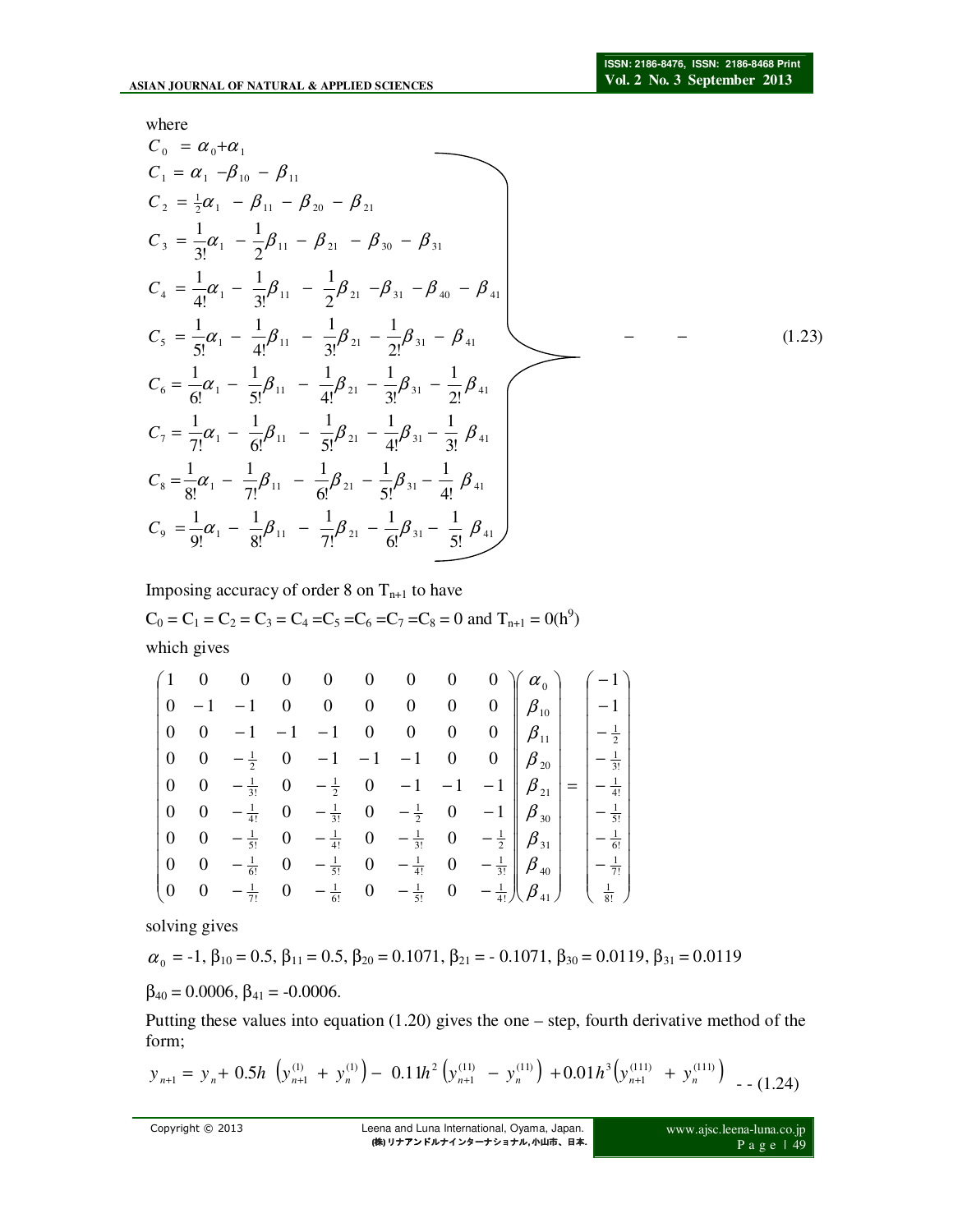Setting *l*=5 in equation (1.1) gives

$$
\alpha_0 \ y \ + \alpha_1 \ y_{n+1} = h \Big( \beta_{10} \ y_n^{(1)} + \beta_{11} \ y_{n+1}^{(1)} \Big) + h^2 \Big( \beta_{20} \ y_n^{(11)} + \beta_{21} \ y_{n+1}^{(11)} \Big) + h^3 \Big( \beta_{30} \ y_n^{(111)} + \beta_{31} \ y_{n+1}^{(111)} \Big) + h^4 \Big( \beta_{40} \ y_n^{(IV)} + \beta_{41} \ y_{n+1}^{(IV)} \Big) + h^5 \Big( \beta_{50} y_n^{(V)} + \beta_{51} \ y_{n+1}^{(V)} \Big) \ - (1.25)
$$

with local truncation error

$$
T_{n+1} = \alpha_{0} y_{n} + \alpha_{1} y_{n+1} - h \left( \beta_{10} y_{n}^{(1)} + \beta_{11} y_{n+1}^{(1)} \right) - h^{2} \left( \beta_{20} y_{n}^{(1)} + \beta_{21} y_{n+1}^{(1)} \right) - h^{3} \left( \beta_{30} y_{n}^{(11)} + \beta_{31} y_{n+1}^{(11)} \right) - h^{4} \left( \beta_{40} y_{n}^{(IV)} + \beta_{41} y_{n+1}^{(IV)} \right) - h^{5} \left( \beta_{50} y_{n}^{(V)} + \beta_{51} y_{n+1}^{(V)} \right) - \cdots - \cdots - \qquad (1.26)
$$

Adopting Taylor's expansion of  $y_{n+1}$ ,  $y_{n+1}^{11}$ ,  $y_{n+1}^{11}$ ,  $y_{n+1}^{11}$ ,  $y_{n+1}^{IV}$  and  $y_{n+1}^{V}$  in equation (1.26) and combining terms in equal powers of h gives

$$
T_{n+1} = C_0 y_n + C_1 h y_n^{(1)} + l C_2 h^2 y_n^{(11)} + C_3 h^3 y_n^{(111)} + \dots + C_{11} h^{11} y_n^{(XI)} + 0(h^{12}) - \dots
$$
  
(1.27)

where  
\n
$$
C_{0-} = \alpha_0 + \alpha_1
$$
  
\n $C_1 = \alpha_1 - \beta_{10} - \beta_{11}$   
\n $C_2 = \frac{1}{2}\alpha_1 - \beta_{11} - \beta_{20} - \beta_{21}$   
\n $C_3 = \frac{1}{3!}\alpha_1 - \frac{1}{2}\beta_{11} - \beta_{21} - \beta_{30} - \beta_{31}$   
\n $C_4 = \frac{1}{4!}\alpha_1 - \frac{1}{3!}\beta_{11} - \frac{1}{2!}\beta_{21} - \beta_{31} - \beta_{40} - \beta_{41}$   
\n $C_5 = \frac{1}{5!}\alpha_1 - \frac{1}{4!}\beta_{11} - \frac{1}{3!}\beta_{21} - \frac{1}{2!}\beta_{31} - \beta_{41} - \beta_{50} - \beta_{51}$   
\n $C_6 = \frac{1}{6!}\alpha_1 - \frac{1}{5!}\beta_{11} - \frac{1}{4!}\beta_{21} - \frac{1}{3!}\beta_{31} - \frac{1}{2!}\beta_{41} - \beta_{51}$   
\n $C_7 = \frac{1}{7!}\alpha_1 - \frac{1}{6!}\beta_{11} - \frac{1}{5!}\beta_{21} - \frac{1}{4!}\beta_{31} - \frac{1}{3!}\beta_{41} - \frac{1}{2!}\beta_{51}$   
\n $C_8 = \frac{1}{8!}\alpha_1 - \frac{1}{7!}\beta_{11} - \frac{1}{6!}\beta_{21} - \frac{1}{3!}\beta_{31} - \frac{1}{3!}\beta_{41} - \frac{1}{2!}\beta_{51}$   
\n $C_9 = \frac{1}{9!}\alpha_1 - \frac{1}{8!}\beta_{11} - \frac{1}{7!}\beta_{21} - \frac{1}{6!}\beta_{31} - \frac{1}{3!}\beta_{41} - \frac{1}{3!}\beta_{51}$   
\n $C_{10} = \frac{1}{10!}\alpha_1 - \frac{1}{9!}\beta_{11} - \frac{1}{8!}\beta_{21} - \frac{1}{1!}\beta_{31} - \frac{1}{5!}\beta_{41} - \frac{1}{4!}\beta_{51}$   
\

Imposing accuracy of order 10 on  $T_{n+1}$  gives  $C_0 = C_1 = C_2 = C_3 = C_4 = C_5 = C_6 = C_7 = C_8 = C_9 = C_{10} = 0$  and  $T_{n+1} = 0(h^{11})$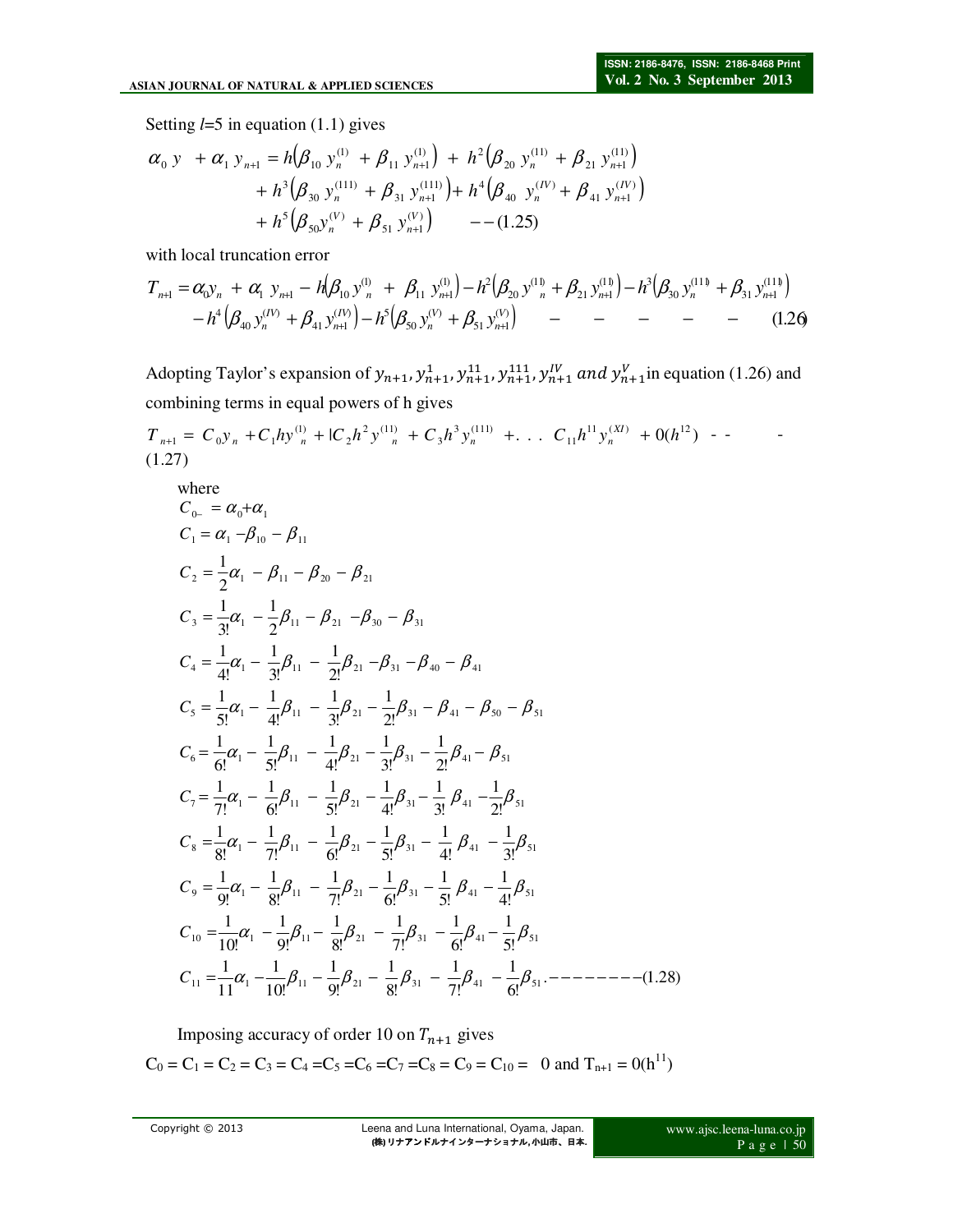that is

| (1)                |                  |                 |                  |                  | $\boldsymbol{0}$ | $\boldsymbol{0}$ | $\boldsymbol{0}$ | $\boldsymbol{0}$ | 0                | $\overline{0}$                   | $\alpha_{0}$                       |                   |
|--------------------|------------------|-----------------|------------------|------------------|------------------|------------------|------------------|------------------|------------------|----------------------------------|------------------------------------|-------------------|
| $\boldsymbol{0}$   | $-1$             | $^{-1}$         | 0                | $\boldsymbol{0}$ | $\boldsymbol{0}$ | $\boldsymbol{0}$ | $\boldsymbol{0}$ | $\boldsymbol{0}$ | $\boldsymbol{0}$ | $\overline{0}$                   | $\beta_{\scriptscriptstyle 10}$    | $-1$              |
| $\mathbf{0}$       | $\boldsymbol{0}$ |                 |                  |                  | $\boldsymbol{0}$ | 0                | 0                | $\boldsymbol{0}$ | $\boldsymbol{0}$ | $\boldsymbol{0}$                 | $\beta_{\scriptscriptstyle 11}^-$  | $-\frac{1}{2}$    |
| $\boldsymbol{0}$   | $\theta$         | $-\frac{1}{2}$  | $\theta$         | $-1$             | $-1$             | $-1$             | $\boldsymbol{0}$ | $\boldsymbol{0}$ | $\boldsymbol{0}$ |                                  | $0 \parallel \beta_{20} \parallel$ | $\frac{1}{3!}$    |
| $\boldsymbol{0}$   | $\theta$         | $-\frac{1}{3!}$ | $\boldsymbol{0}$ | $-\frac{1}{2}$   | $\boldsymbol{0}$ | $-1$             | $-1$             | $-1$             |                  | $0 \quad 0 \parallel \beta_{21}$ |                                    | $\frac{1}{4!}$    |
| $\boldsymbol{0}$   | $\boldsymbol{0}$ | $-\frac{1}{4!}$ | $\boldsymbol{0}$ | $-\frac{1}{3!}$  | $\boldsymbol{0}$ | $-\frac{1}{2}$   | $\boldsymbol{0}$ |                  | $\boldsymbol{0}$ | $-1$                             | $\beta_{\scriptscriptstyle 30}$    | $\frac{1}{5!}$    |
| $\boldsymbol{0}$   | $\boldsymbol{0}$ | $-\frac{1}{5!}$ | $\boldsymbol{0}$ | $-\frac{1}{4!}$  | $\boldsymbol{0}$ | $-\frac{1}{3!}$  | $\boldsymbol{0}$ | $-\frac{1}{2}$   | $\boldsymbol{0}$ |                                  | $-1$ $\beta_{31}$                  | $-\frac{1}{6!}$   |
| $\boldsymbol{0}$   | $\boldsymbol{0}$ | $-\frac{1}{6!}$ | $\boldsymbol{0}$ | $-\frac{1}{5!}$  | $\boldsymbol{0}$ | $-\frac{1}{4!}$  | $\boldsymbol{0}$ | $-\frac{1}{3!}$  | $\theta$         |                                  | $-\frac{1}{2}$ $\beta_{40}$        | $\frac{1}{7!}$    |
| $\boldsymbol{0}$   | $\theta$         | $-\frac{1}{7!}$ | 0                | $-\frac{1}{6!}$  | 0                | $-\frac{1}{5!}$  | 0                | $-\frac{1}{4!}$  | $\theta$         | $-\frac{1}{3!}\parallel$         | $\beta_{41}$                       | $-\frac{1}{8!}$   |
| $\boldsymbol{0}$   | $\theta$         | $-\frac{1}{8!}$ | $\theta$         | $-\frac{1}{7!}$  | $\boldsymbol{0}$ | $-\frac{1}{6!}$  | 0                | $-\frac{1}{5!}$  | $\theta$         | $-\frac{1}{4!}$ )                | $\mathcal{B}_{50}$                 | $-\frac{1}{9}$    |
| $\left( 0 \right)$ | $\boldsymbol{0}$ | $-\frac{1}{9}$  | $\boldsymbol{0}$ | $-\frac{1}{8!}$  | $\boldsymbol{0}$ | $-\frac{1}{7!}$  | $\boldsymbol{0}$ | $-\frac{1}{6!}$  | $\boldsymbol{0}$ |                                  | $-\frac{1}{5!}\bigcup \beta_{51}$  | $-\frac{1}{10}$ ) |

Solving gives

 $\alpha_0 = -1$ ,  $\beta_{30} = 0.0139$ ,  $\beta_{10} = 0.5$ ,  $\beta_{31} = 0.0139$ ,  $\beta_{11} = 0.5$ ,  $\beta_{40} = 0.0010$ ,  $\beta_{20} = 0.1111$ ,  $\beta_{41} = 0.0000$ 

 $\beta_{21} = 0.1111$ ,  $\beta_{50} = 0.0000$  and  $\beta_{51} = 0.0000$ .

Putting these values into equation (1.25) gives a one – step fifth derivative method of the form;

$$
y_{n+1} = y_n + 0.5h(y_{n+1}^{(1)} + y_n^{(1)}) - 0.1h^2(y_n^{(11)} + y_n^{(11)}) + 0.01h^3(y_{n+1}^{(111)} + y_n^{(111)})...(1.29)
$$

#### **ANALYSIS OF ACCURACY OF THE METHODS**

According to Butcher (2008); Onumanyi *et al.*, (2008); & Famurewa (2011), a numerical method is accurate if and only if order P of the truncation error  $T_{n+k}$  of the method is greater than or equal to one,  $(P \ge 1)$ .

For the first derivative method  $(l = 1)$ ,

$$
\alpha_0 = -1
$$
,  $\beta_{10} = \frac{1}{2}$  and  $\beta_{11} = \frac{1}{2}$ 

Substituting for the values of these parameters in equation (1.8) we have

$$
C_0 = -1 + 1 = 0
$$
  
\n
$$
C_1 = 1 - \frac{1}{2} - \frac{1}{2} = 0
$$
  
\n
$$
C_2 = \frac{1}{2} - \frac{1}{2} = 0
$$
  
\n
$$
C_3 = \frac{1}{6} - \frac{1}{4} = \frac{-1}{12}
$$

that is

$$
C_0 = C_1 = C_2 = 0, \ C_3 \neq 0
$$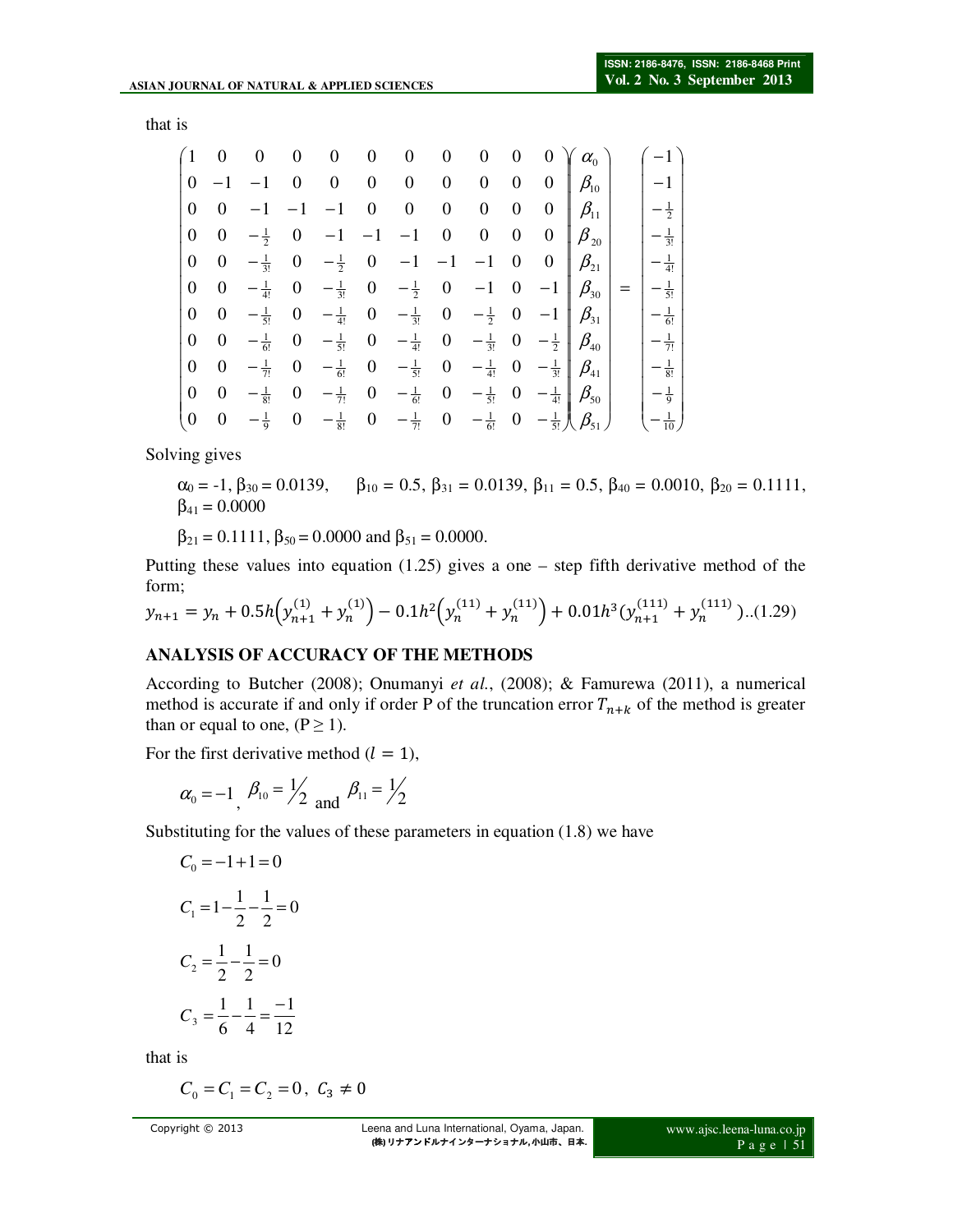Hence, the order P = 2 with error constant  $C_{P+1} = \frac{-1}{12}$ 

For the second derivative method  $(l = 2)$ ;

$$
\alpha_0 = -1,
$$
\n $\beta_{10} = 0.5,$ \n $\beta_{11} = 0.5,$ \n $\beta_{20} = 0.0833$  and  $\beta_{21} = -0.0833$ 

Substituting for the values of these parameters in equation (1.13) we have

$$
C_0 = -1 + 1 = 0
$$
  
\n
$$
C_1 = 1 - \frac{1}{2} - \frac{1}{2} = 0
$$
  
\n
$$
C_2 = \frac{1}{2} - \frac{1}{2} - 0.0833 + 0.0833 = 0
$$
  
\n
$$
C_3 = \frac{1}{6} - \frac{1}{4} + 0.0833 = 0
$$
  
\n
$$
C_4 = \frac{1}{24} - \frac{1}{12} + \frac{0.0833}{2} = 0
$$
  
\n
$$
C_5 = \frac{1}{120} - \frac{1}{48} + \frac{0.0833}{6} = \frac{1}{720}
$$

that is

$$
C_0 = C_1 = C_2 = C_3 = C_4 = 0, C_5 \neq 0 ,
$$

Hence, the order P = 4 with error constant  $C_{P+1} = \frac{1}{72}$ For the third derivative method( $l = 3$ ),

 $\alpha_0 = -1, \beta_{10} = 0.5, \beta_{11} = 0.5, \beta_{20} = 0.1, \beta_{21} = -0.1, \beta_{30} = 0.0083$  and  $\beta_{31} = 0.0083$ Substituting for the values of these parameters in equation (1.18) we have

$$
C_0 = -1 + 1 = 0
$$
  
\n
$$
C_1 = 1 - \frac{1}{2} - \frac{1}{2} = 0
$$
  
\n
$$
C_2 = \frac{1}{2} - \frac{1}{2} - \frac{1}{10} + \frac{1}{10} = 0
$$
  
\n
$$
C_3 = \frac{1}{6} - \frac{1}{4} + \frac{1}{10} - \frac{1}{120} - \frac{1}{120} = 0
$$
  
\n
$$
C_4 = \frac{1}{24} - \frac{1}{12} + \frac{1}{20} - \frac{1}{120} = 0
$$
  
\n
$$
C_5 = \frac{1}{120} - \frac{1}{48} + \frac{1}{60} - \frac{1}{240} = 0
$$
  
\n
$$
C_6 = \frac{1}{720} - \frac{1}{240} + \frac{1}{240} - \frac{1}{720} = 0
$$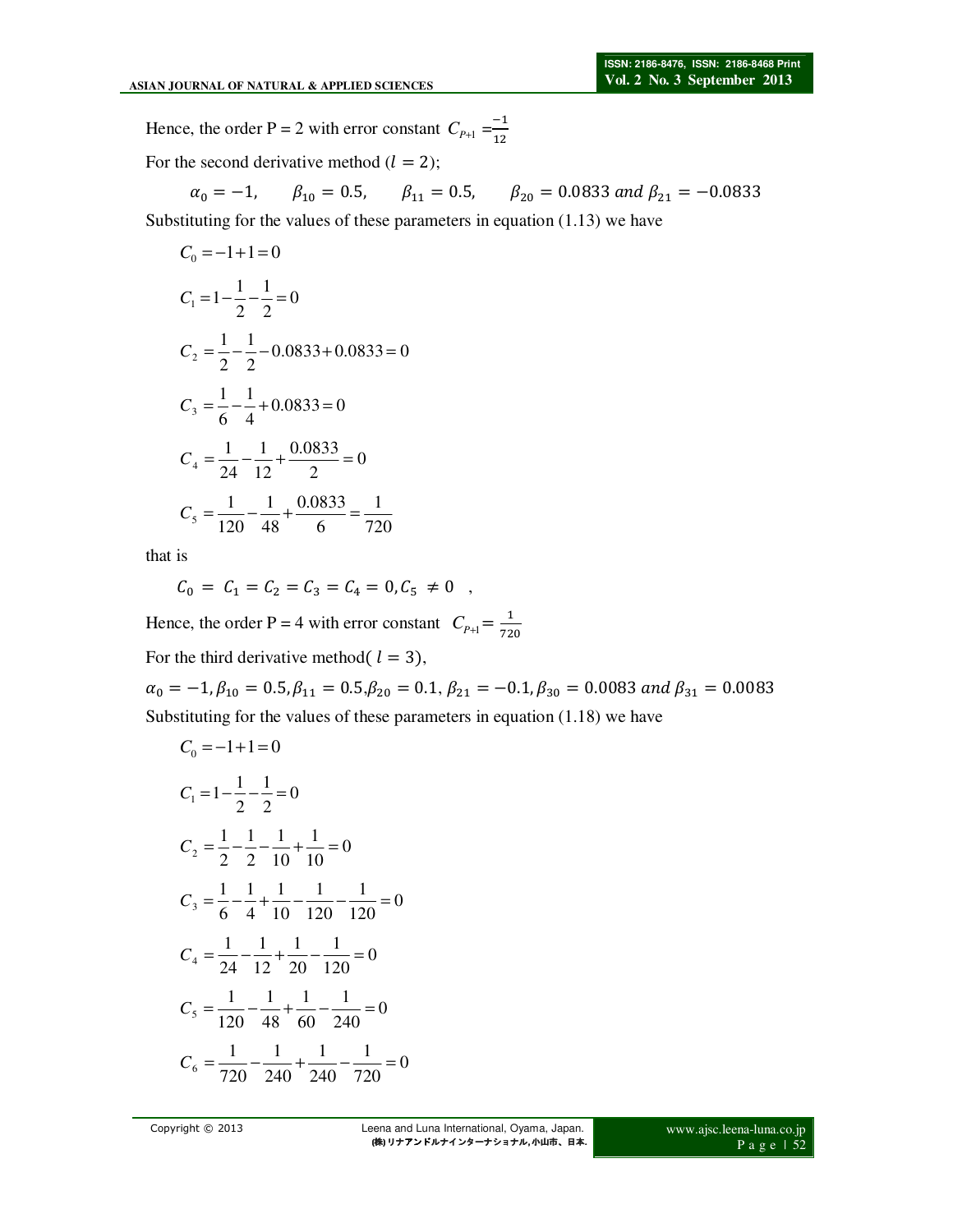$$
C_7 = \frac{1}{5040} - \frac{1}{1440} + \frac{1}{1200} - \frac{1}{2880} = \frac{-1}{2880}
$$

that is

$$
C_0 = C_1 = C_2 = C_3 = C_4 = C_5 = C_6 = 0, C_7 \neq 0
$$

Hence, the order P = 6 with error constant  $C_{P+1} = \frac{-1}{288}$ 2880

For the fourth derivative method ( $l = 4$ ),

 $\alpha_0 = -1, \ \beta_{10} = 0.5, \ \beta_{11} = 0.5, \ \beta_{20} = 0.1071, \ \beta_{21} = -0.1071, \ \beta_{30} = 0.0119,$  $\beta_{31} = 0.0119$ ,  $\beta_{40} = 0.0006$  and  $\beta_{41} = -0.0006$ .

Substituting for the values of these parameters in equation (1.23) gives

$$
C_0 = -1 + 1 = 0
$$
  
\n
$$
C_1 = 1 - \frac{1}{2} - \frac{1}{2} = 0
$$
  
\n
$$
C_2 = 0.5 - 0.5 - 0.1071 + 0.1071 = 0
$$
  
\n
$$
C_3 = \frac{1}{6} - \frac{1}{4} + 0.1071 - 0.0119 - 0.0119 = 0
$$
  
\n
$$
C_4 = \frac{1}{24} - \frac{1}{12} + \frac{1}{2} (0.1071) - 0.0119 - 0.0006 + 0.0006 = 0
$$
  
\n
$$
C_5 = \frac{1}{120} - \frac{1}{48} + \frac{1}{6} (0.1071) - \frac{1}{2} (0.0119) + 0.0006 = 0
$$
  
\n
$$
C_6 = \frac{1}{720} - \frac{1}{240} + \frac{1}{24} (0.1071) - \frac{1}{6} (0.0119) + \frac{1}{2} (0.0006) = 0
$$
  
\n
$$
C_7 = \frac{1}{5040} - \frac{1}{1440} + \frac{1}{120} (0.1071) - \frac{1}{24} (0.0119) + \frac{1}{6} (0.0006) = 0
$$
  
\n
$$
C_8 = \frac{1}{40320} - \frac{1}{10080} + \frac{1}{720} (0.1071) - \frac{1}{120} (0.0119) + \frac{1}{24} (0.0006) = 0
$$
  
\n
$$
C_9 = \frac{1}{362880} - \frac{1}{80640} + \frac{1}{5040} (0.1071) - \frac{1}{720} (0.0119) + \frac{1}{120} (0.0006) = 7.7160 * 10^\circ - 8
$$
  
\n
$$
C_1 = C_2 = C_3 = \dots = C_8 = 0 \text{ and } C_9 = 7.7160 * 10^\circ - 8
$$

Hence, the order P = 8 with error constant  $C_{P+1}$  = 7.7160\*10^-8

For the fifth derivative method ( $l = 5$ ),

 $\alpha_0 = -1, \ \beta_{10} = 0.5, \ \beta_{11} = 0.5, \beta_{20} = 0.1111, \qquad \beta_{21} = -0.1111, \ \beta_{30} = 0.0139, \ \beta_{31} = 0.0139$  $0.0139, β_{40} = 0.0010, β_{41} = -0.0000, β_{50} = 0.0000$  and  $β_{51} = 0.0000$ .

Substituting for the values of these parameters in equation (1.28) we have

$$
C_0 = -1 + 1 = 0
$$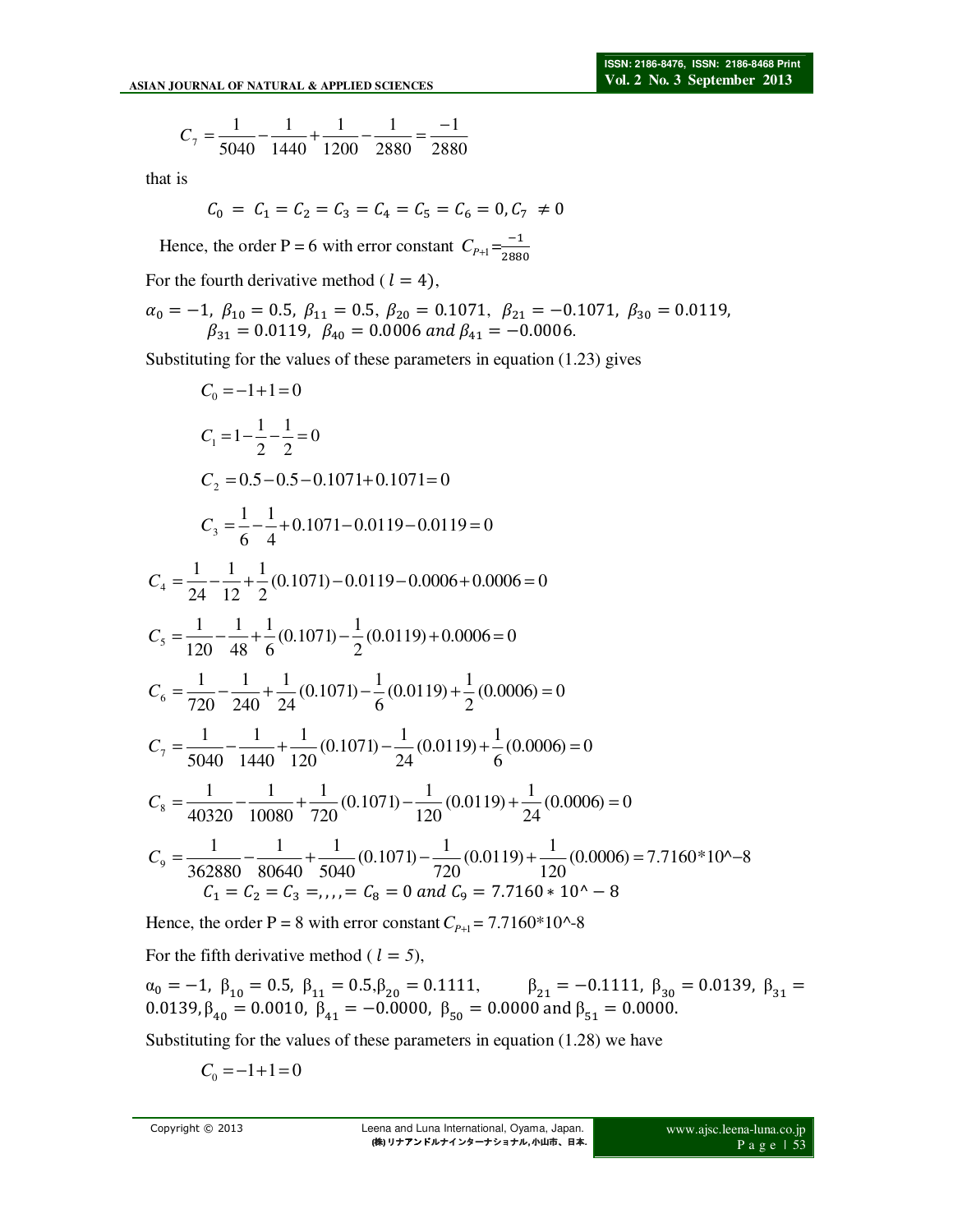$$
C_1 = 1 - \frac{1}{2} - \frac{1}{2} = 0
$$
  
\n
$$
C_2 = \frac{1}{2} - \frac{1}{2} - \frac{1}{2} - \frac{1}{2} = 0
$$
  
\n
$$
C_3 = \frac{1}{6} - \frac{1}{2}(\frac{1}{2}) + 0.1111 - 0.0139 - 0.0139 = 0
$$
  
\n
$$
C_4 = \frac{1}{24} - \frac{1}{6}(\frac{1}{2}) + (\frac{1}{2})0.1111 - 0.0139 - 0.0010 = 0
$$
  
\n
$$
C_5 = \frac{1}{120} - \frac{1}{24}(\frac{1}{2}) + (\frac{1}{6})0.1111 - (\frac{1}{2})0.0139 = 0
$$
  
\n
$$
C_{10} = \frac{1}{10!} - \frac{1}{9!}(\frac{1}{2}) + (\frac{1}{8!})0.1111 - (\frac{1}{7!})0.0139 = 0
$$
  
\n
$$
C_{11} = \frac{1}{11!} - \frac{1}{10!}(\frac{1}{2}) + (\frac{1}{9!})0.1111 - (\frac{1}{8!})0.0139 = -1.5131 \times 10^2 - 7
$$

Hence, the order P = 10 with error constant  $C_{p+1}$ =−1.5131  $*$  10^ − 7

Since the condition for accuracy is satisfied by all these methods, then the methods are accurate.

#### **IMPLEMENTATION**

To access the accuracy of the schemes, the methods were re-written in FORTRAN programming language and implemented on a digital computer.

The program was used to solve two (2) initial value problems of Ordinary Differential Equation;

- 1.  $y' = x + y$ ,  $y(0) = 1$ ,  $x \in [0,1]$  with  $h = 0.1$
- 2.  $y' = -10(y x^3)$ ,  $y(0) = 1$ ,  $x \in [0,1]$  with  $h = 0.1$

The results and errors are shown in Tables 1 - 4.

#### **DISCUSSION OF RESULTS**

**A** numerical method is said to be accurate when the order P of the local truncation error  $T_{n+k}$ is greater than or equal to one ( $P \ge 1$ ). From the analysis of the accuracy of the methods, it was discovered that the first derivative method has order  $P = 2$ , the second derivative method has order P = 4, the third derivative method has order P = 6, the fourth derivative method has order  $P = 8$  and the fifth derivative method has order  $P = 10$ . Hence all the methods are accurate. The pattern of accuracy was observed with the results obtained from the solution of the I.V.Ps, that the accuracy of the schemes increased from  $l = 1$  to  $l = 3$  and decreased from *l*  $=4$  to  $l = 5$ . Hence, one-step multi-derivative methods have optimal accuracy at  $l = 3$ . Onestep third-derivative method is therefore recommended for solving stiff and non-stiff I.V.Ps.

#### **CONCLUSION**

In this study, a class of implicit linear one-step multi-derivative methods has been developed for solution of ordinary differential equations. Analysis of the accuracy showed that the methods are accurate, suggesting that the accuracy of a one-step method can be improved by introducing more derivative properties into the method.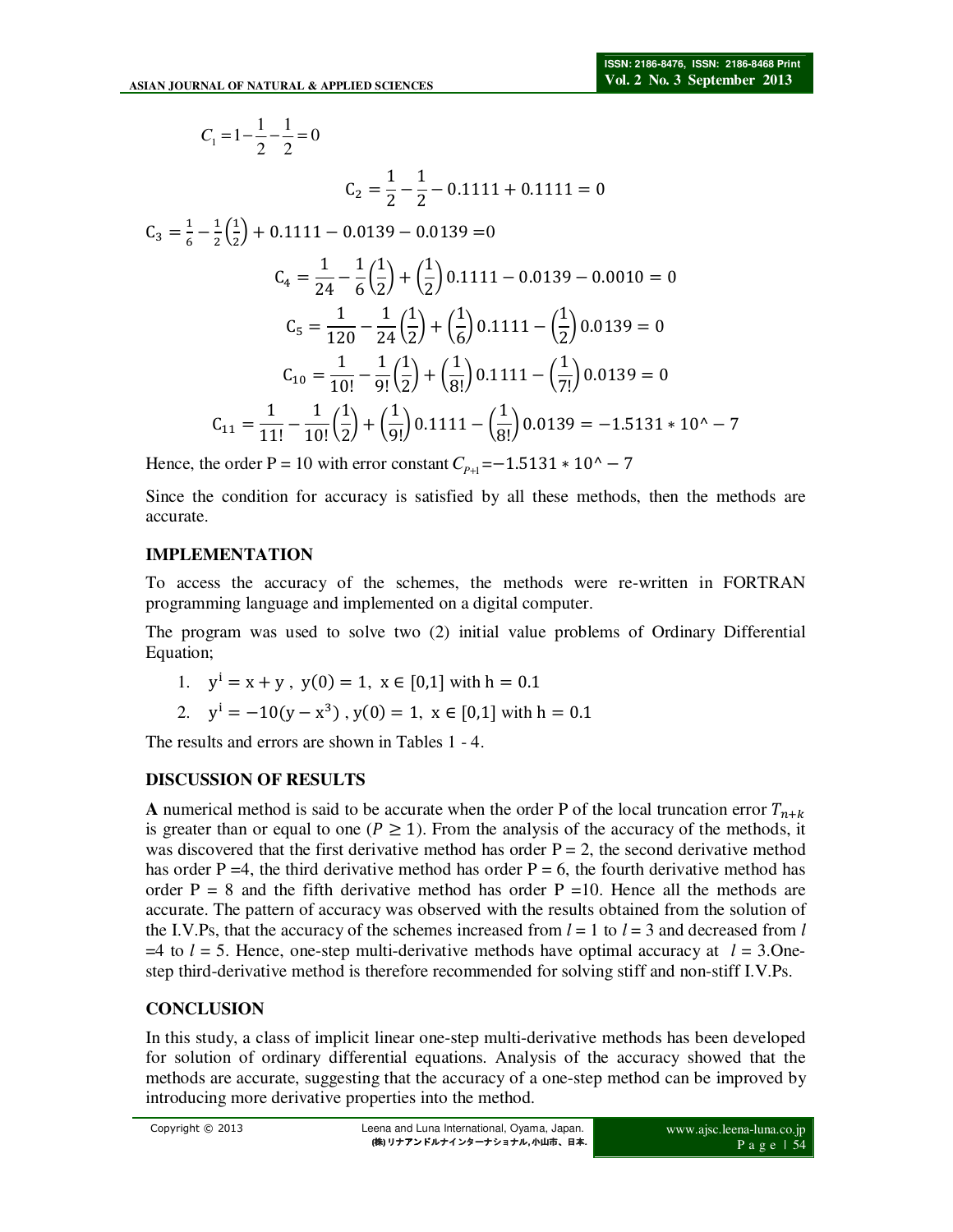#### **REFERENCES**

- [1] Barrio, R. (2006). Sensitivity analysis of ODEs**/**DAEs using the Taylor series method, *SIAM J. Sci. Comput., 27*(6), 1929–1947.
- [2] Burden, R. L. & Faires, J. D. (2004). *Numerical analysis.* Pacific Grove, USA: Brooks Cole.
- [3] Butcher, J. (2008). *Numerical Methods for Ordinary Differential Equations* (2<sup>nd</sup> ed.). Hoboken, NJ: Wiley.
- [4] Courant–Friedrichs (2007). Numerical differential equations. *http://en.wikipedia.org/wiki/Explicit and Implicit methods*
- [5] Famurewa, O. K. E. (2011). Improving the Accuracy of the Conventional Implicit Linear Multistep Methods for Integration of Stiff Ordinary Differential Equations . *International journal of Natural& Applied Sciences, 3*(2), 140-150.
- [6] Famurewa, O. K. E, Ademiluyi, R. A. & Awoyemi, D. O (2011).A comparative study of a class of implicit multiderivative methods for numerical solution of non-stiff and stiff first order ordinary differential equations. *African Journal of Mathematics and Computer Science Research, 4*(2), 120-135.
- [7] Hairer, E., Norset, S. & Wanner, G.(2008). Solving Ordinary Differential Equations I: Non-stiff Problems. *BIT,* 18, 475-489.
- [8] Hojjati G., RahimiArdabili, M. Y. & Hosseini, S. M. (2006). New second derivative multistep methods for stiff system. *Applied Mathematical Modelling,* 30, 466-476
- [9] Lambert, J. D. (1991). *Numerical Methods for Ordinary Differential Systems: the Initial Value Problem.* Chichester: John Wiley & Sons Ltd.
- [10] Onumanyi, P., Fatokun, J. & Adejo, B.O. (2008). "Accurate Numerical Differentiation by Continuous Integration for Ordinary Differential Equations." *J. Math. Soc.,* 27, 69-90.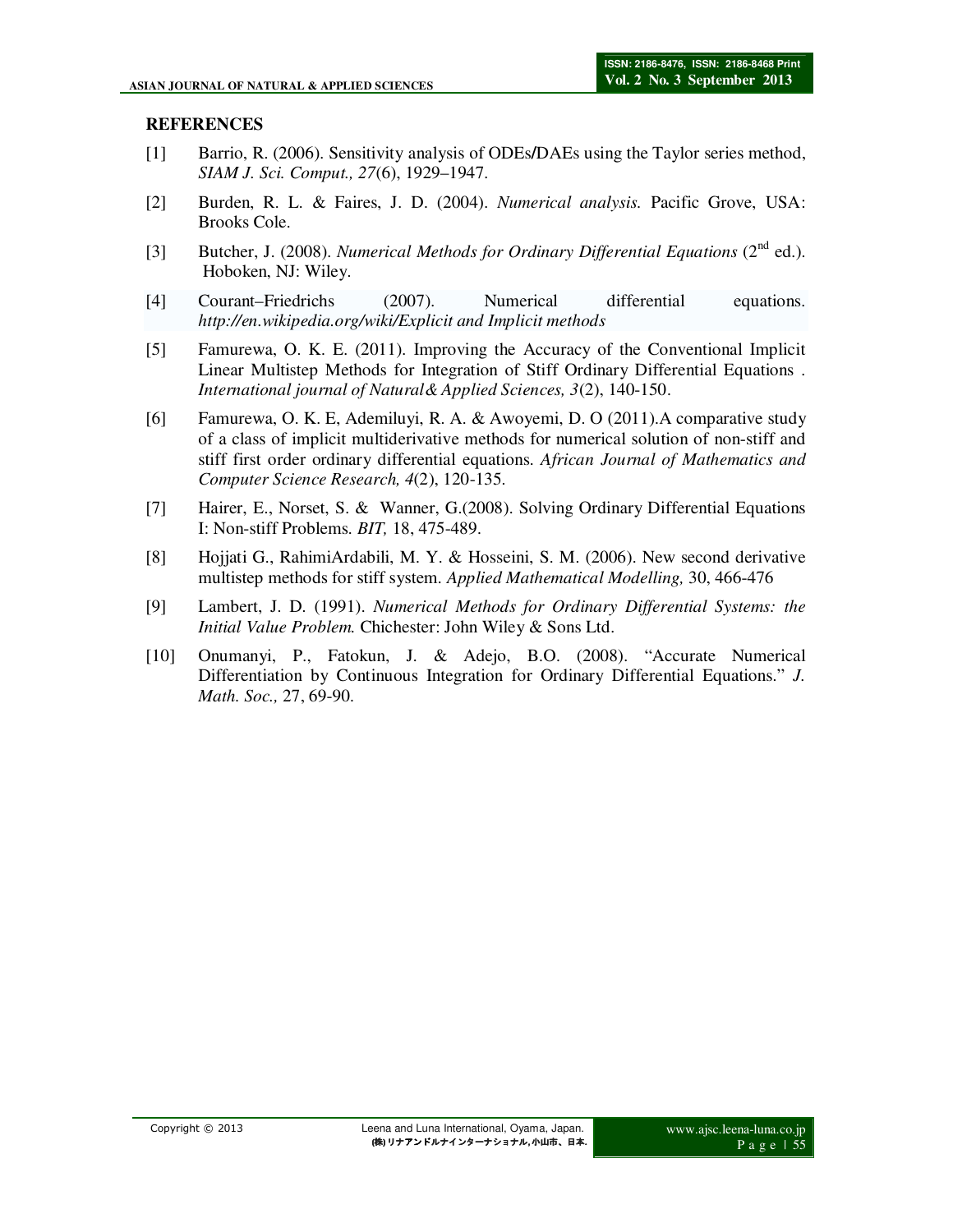|     |             | $L=1$       | $L=2$       | $L=3$       | $L=4$       | $L=5$       |
|-----|-------------|-------------|-------------|-------------|-------------|-------------|
| X   | Exact-      | Computed    | Computed-   | Computed-   | Computed-   | Computed-   |
|     | Solution    | Solution    | Solution    | Solution    | Solution    | Solution    |
|     | 1.110341836 | 1.110500000 | 1.110341798 | 1.110341836 | 1.110327819 | 1.105927819 |
| 0.1 | 1512953     | 0000000     | 6111110     | 1514121     | 2061594     | 2061599     |
| 0.2 | 1.242805516 | 1.243155125 | 1.242805433 | 1.242805516 | 1.242774534 | 1.233058771 |
|     | 3203395     | 0000001     | 3437009     | 3205978     | 1783285     | 7738222     |
| 0.3 | 1.399717615 | 1.400297201 | 1.399717477 | 1.399717615 | 1.399666254 | 1.383576015 |
|     | 1520065     | 9062501     | 5969552     | 1524342     | 4713636     | 2097225     |
| 0.4 | 1.583649395 | 1.584503482 | 1.583649192 | 1.583649395 | 1.583573712 | 1.559887493 |
|     | 2825408     | 4068829     | 5867531     | 2831714     | 4150751     | 4527696     |
| 0.5 | 1.797442541 | 1.798622473 | 1.797442261 | 1.797442541 | 1.797337988 | 1.764649081 |
|     | 4002564     | 9302075     | 3833965     | 4011277     | 6016190     | 7639273     |
| 0.6 | 2.044237600 | 2.045802489 | 2.044237229 | 2.044237600 | 2.044098942 | 2.000790114 |
|     | 7810177     | 3113618     | 4212330     | 7821732     | 7657206     | 7044458     |
| 0.7 | 2.327505414 | 2.329523201 | 2.327504936 | 2.327505414 | 2.327326634 | 2.271541542 |
|     | 9409531     | 3113827     | 1222502     | 9424426     | 5674135     | 5745382     |
| 0.8 | 2.651081856 | 2.653630518 | 2.651081252 | 2.651081856 | 2.650856048 | 2.580466986 |
|     | 9849350     | 2494058     | 2117915     | 9868166     | 7071366     | 9490597     |
| 0.9 | 3.019206222 | 3.022375130 | 3.019205470 | 3.019206222 | 3.018925471 | 2.931496993 |
|     | 3138993     | 2951558     | 3890037     | 3162388     | 8696947     | 8125586     |
| 1.0 | 3.436563656 | 3.440455112 | 3.436562733 | 3.436563656 | 3.436218905 | 3.328966813 |
|     | 9180902     | 7587211     | 5786235     | 9209630     | 5376859     | 5310269     |
| 1.1 | 3.908332047 | 3.913063013 | 3.908330925 | 3.908332047 | 3.907912939 | 3.777658070 |
|     | 8928663     | 3765765     | 4001568     | 8963581     | 1022045     | 7972487     |

#### **Table 1. Results for Problem 1**

#### **Table 2. Results for Problem 2**

|     | Exact-      | $L=1$       | $L=2$              | $L=3$       | $L=4$                | $L=5$       |  |
|-----|-------------|-------------|--------------------|-------------|----------------------|-------------|--|
| X   | Solution    | Computed-   | Computed-          | Computed-   | Computed-            | Computed-   |  |
|     |             | Solution    | Solution           | Solution    | Solution             | Solution    |  |
| 0.1 | 0.368879441 | 0.251999999 | 0.365147916        | 0.368238010 | 0.372303226          | 0.152304764 |  |
|     | 1714423     | 9999999     | 6666666            | 4398148     | 789058               | 4873561     |  |
| 0.2 | 0.143335283 | 0.071750000 | 0.138894552        | 0.140822646 | 0.143669324          | 0.026516172 |  |
|     | 2366127     | 0000000     | 9513889            | 5940407     | 827529               | 4167677     |  |
| 0.3 | 0.076787068 | 0.043937500 | 0.070940722        | 0.071265952 | 0.072548063          | 0.019359709 |  |
|     | 3678639     | 0000000     | 4301939            | 1009912     | 846543               | 0918280     |  |
| 0.4 | 0.082315638 | 0.069234375 | 0.073844013        | 0.072711389 | 0.072872246          | 0.044277599 |  |
|     | 8887342     | 0000000     | 3860082            | 7686226     | 921344               | 8109633     |  |
| 0.5 | 0.131737946 | 0.127308593 | 0.119536879        | 0.117009463 | 0.116400868          | 0.093208955 |  |
|     | 9990855     | 7500000     | 8803155            | 4247452     | 740101               | 0226451     |  |
| 0.6 | 0.218478752 | 0.217577148 | 0.201598862        | 0.197601142 | 0.196399247          | 0.170017718 |  |
|     | 1766663     | 4375000     | 4563650            | 5037185     | 636303               | 4569627     |  |
| 0.7 | 0.343911881 | 0.344394287 | 0.321501668        | 0.315867640 | 0.314131187          | 0.280379391 |  |
|     | 9655544     | 1093749     | 6038830            | 0122182     | 471123               | 6978305     |  |
| 0.8 | 0.512335462 | 0.513348571 | 0.483594358        | 0.476110322 | 0.473835234          | 0.430244678 |  |
|     | 6279024     | 7773436     | 3451656            | 1919935     | 409056               | 6552882     |  |
| 0.9 | 1.000045399 | 0.730337142 | 0.693275026        | 0.683704488 | 0.680856280          | 0.625606090 |  |
|     | 9297620     | 9443357     | 4800081            | 9542892     | 527271               | 5270335     |  |
| 1.0 | 0.729123409 | 1.001334285 | 0.956324228        | 0.944420396 | 0.940950682          | 0.872462489 |  |
|     | 8040864     | 7360836     | 4041693            | 7190106     | 545484               | 6536708     |  |
| 1.1 | 1.331016701 | 1.332333571 | 1.278661958        | 1.264173553 | 1.260027826          | 1.176813703 |  |
|     | 7007897     | 4340205     | 2723531            | 5618808     | 313018               | 2079780     |  |
|     |             |             | (株) リナ&ルナインターナショナル |             | www.leena-luna.co.jp |             |  |

**(**株**)** リナ&ルナインターナショナル 小山市、日本**.**

P a g e | 56